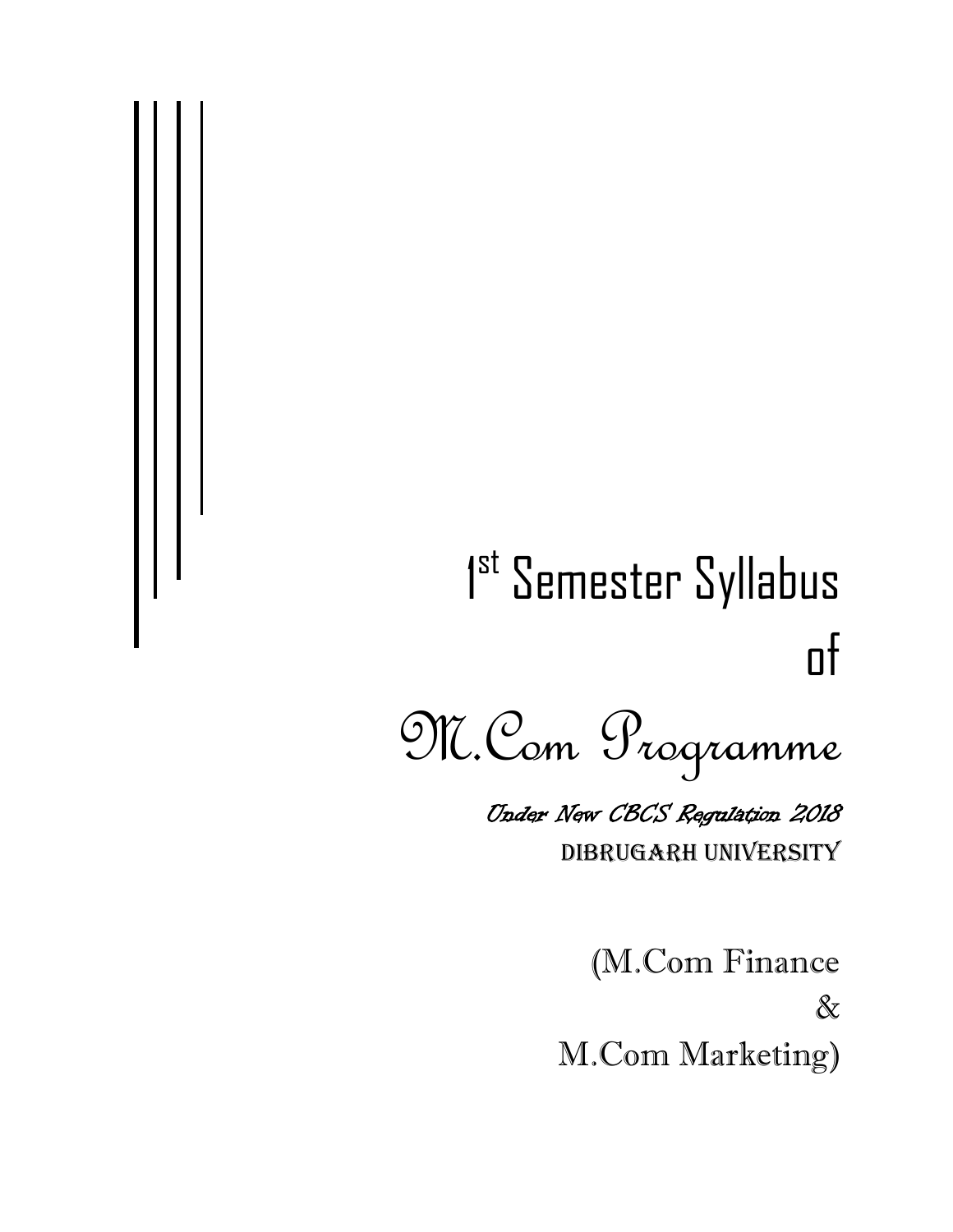| <b>Semester</b> | <b>Courses with Credits</b>    |                           |                 |                    |                        |  |
|-----------------|--------------------------------|---------------------------|-----------------|--------------------|------------------------|--|
|                 | Core (fixed)                   | <b>Elective (minimum)</b> |                 | <b>Ability</b>     | <b>Total</b>           |  |
|                 |                                | <b>Discipline</b>         | <b>Generic</b>  | <b>Enhancement</b> | <b>Credit/Semester</b> |  |
|                 |                                | <b>Specific</b>           | <b>Elective</b> | <b>Course</b>      |                        |  |
|                 |                                | <b>Elective</b>           |                 | (minimum)          |                        |  |
|                 | $3$ courses $X$ 4              | 1 Course X 4              |                 | 1 Course X 2       | 18                     |  |
|                 | <b>Credit</b>                  | <b>Credit</b>             |                 | <b>Credit</b>      |                        |  |
| $\mathbf{I}$    | 3 courses X 4                  | 1 Course X 4              | 1 Course X 4    |                    | 20                     |  |
|                 | <b>Credit</b>                  | <b>Credit</b>             | <b>Credit</b>   |                    |                        |  |
| III             | 3 courses X 4                  | 1 Course X 4              | 1 Course X 4    | 1 Course X 2       | 22                     |  |
|                 | <b>Credit</b>                  | <b>Credit</b>             | <b>Credit</b>   | <b>Credit</b>      |                        |  |
| IV              | 3 courses X 4                  | 1 Course X 4              |                 |                    | 16                     |  |
|                 | <b>Credit</b>                  | <b>Credit</b>             |                 |                    |                        |  |
|                 | <b>Total Credit /Programme</b> |                           |                 |                    |                        |  |

# **New structure for PG CBCS as notified**

# **M.Com. Structure:**

| Semester              | Course      | <b>Course Code</b>                                                         | Title of the Course                                                                 | Hours |   |              | Total                            |
|-----------------------|-------------|----------------------------------------------------------------------------|-------------------------------------------------------------------------------------|-------|---|--------------|----------------------------------|
|                       |             |                                                                            |                                                                                     | L     | T | $\mathbf{P}$ | Credits                          |
|                       |             | <b>COM 10100</b>                                                           | Organization Theory<br>and Behaviour                                                |       |   |              | $\overline{4}$                   |
|                       | Core Course | <b>COM 10200</b>                                                           | <b>Statistics</b>                                                                   |       |   |              | $\overline{4}$                   |
|                       |             | <b>COM 10300</b>                                                           | Marketing<br>Management                                                             |       |   |              | $\overline{4}$                   |
| <b>First Semester</b> | DSE         | Group: A<br>(Finance)<br><b>COM 10411</b><br><b>Or</b><br><b>COM 10412</b> | <b>Financial Institutions</b><br>& Financial Market<br><b>International Finance</b> |       |   |              | $\overline{4}$<br>$\overline{4}$ |
|                       |             | <b>Group: B</b><br>(Marketing)<br><b>COM 10421</b><br><b>COM 10422</b>     | Agricultural & Rural<br>Marketing<br><b>Sales Management</b>                        |       |   |              | $\overline{4}$<br>$\overline{4}$ |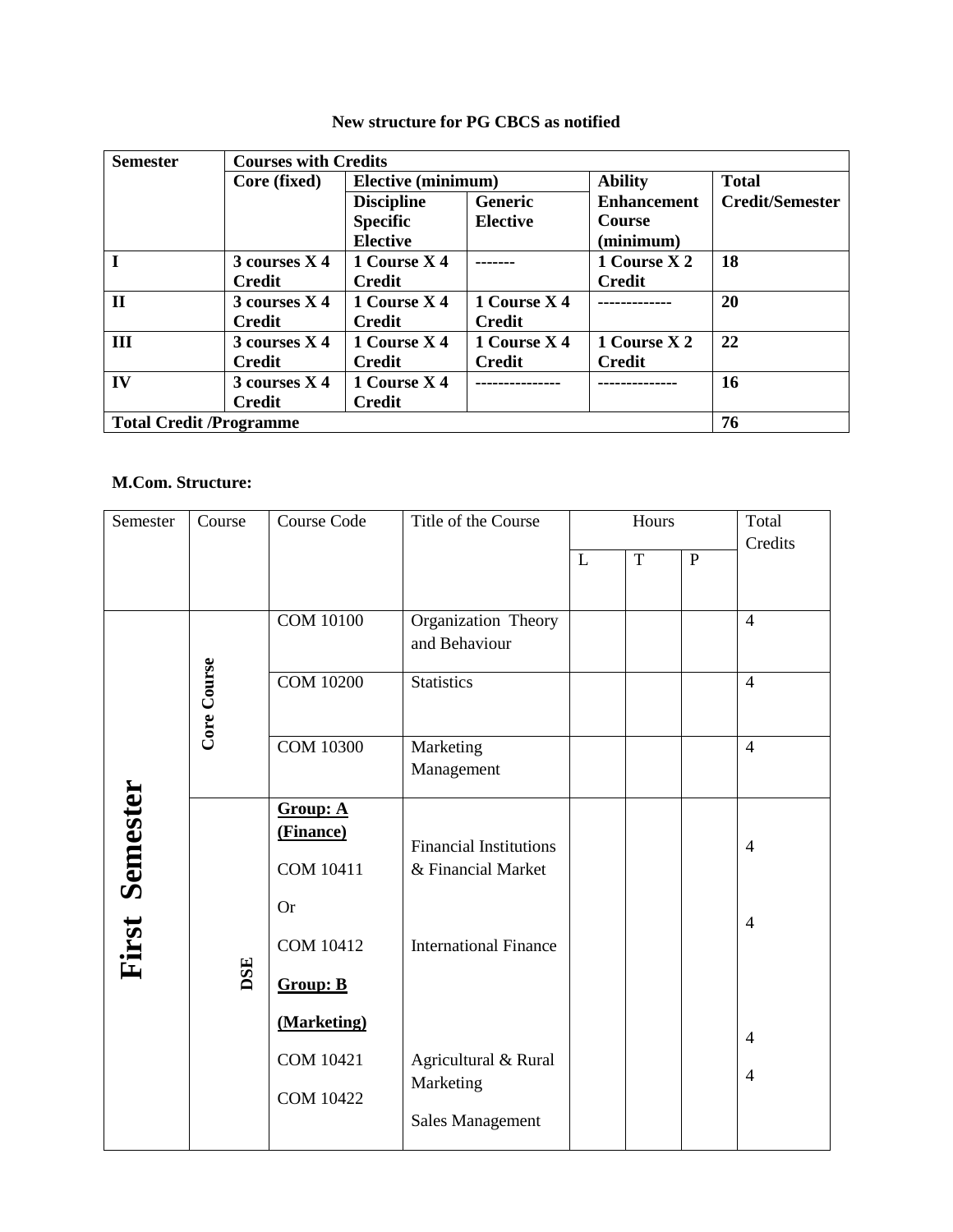|                      | <b>AEC</b>  | Group: A<br>(Finance)<br><b>COM10500</b><br><b>Group B</b> | Use of Statistical                             |  | $\overline{2}$ |
|----------------------|-------------|------------------------------------------------------------|------------------------------------------------|--|----------------|
|                      |             | (Marketing)<br><b>COM 10500</b>                            | Software                                       |  |                |
| <b>Total Credits</b> |             |                                                            |                                                |  | 18             |
|                      |             | <b>COM 20100</b>                                           | Human Resource<br>Management                   |  | $\overline{4}$ |
|                      | Core Course | <b>COM 20200</b>                                           | <b>Financial Accounting</b><br>& Reporting     |  | $\overline{4}$ |
|                      |             | <b>COM 20300</b>                                           | Research<br>Methodology                        |  | $\overline{4}$ |
| Semester             |             | Group: A<br>(Finance) (any<br><u>one)</u>                  |                                                |  |                |
|                      |             | <b>COM 20411</b>                                           | Advance Cost &<br>Management<br>Accounting     |  | $\overline{4}$ |
| Second               | DSE         | COM 20412<br><b>Group: B</b><br>(Marketing)                | Security Analysis &<br>Portfolio<br>Management |  | $\overline{4}$ |
|                      |             | (any one)<br><b>COM 20421</b>                              | <b>Consumer Behaviour</b>                      |  | $\overline{4}$ |
|                      |             | <b>COM 20422</b>                                           | <b>Retail Marketing</b>                        |  | $\overline{4}$ |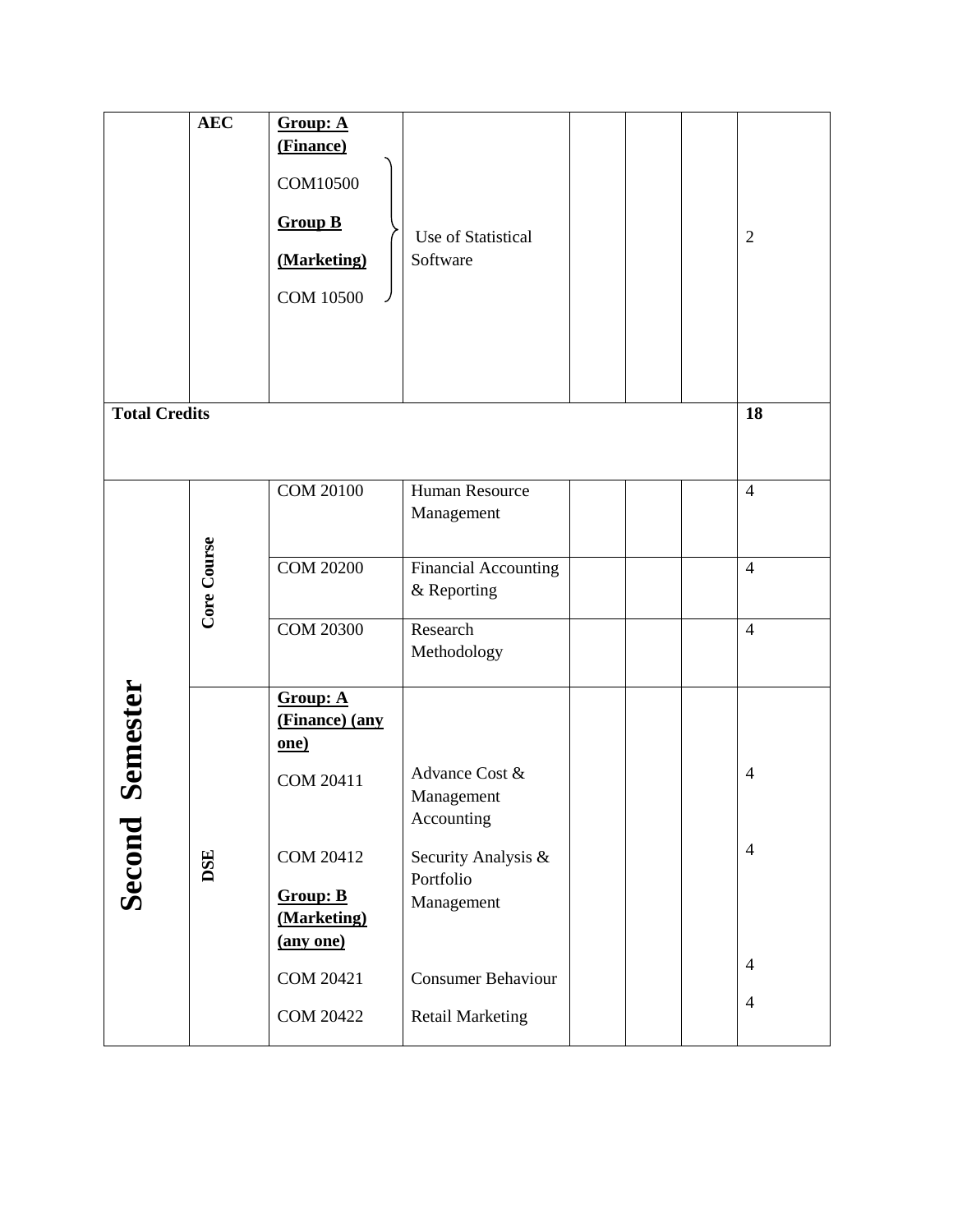|                      | Generic               | <b>COM 20510</b>               | Introduction to Stock    |  | $\overline{4}$   |
|----------------------|-----------------------|--------------------------------|--------------------------|--|------------------|
|                      | <b>Elective</b>       |                                | Market                   |  |                  |
|                      |                       | $Or$                           |                          |  |                  |
|                      |                       | <b>COM 20520</b>               |                          |  | $\overline{4}$   |
|                      |                       |                                | Marketing                |  |                  |
|                      |                       |                                |                          |  |                  |
| <b>Total Credits</b> |                       |                                |                          |  | 20               |
|                      |                       |                                |                          |  |                  |
|                      |                       | <b>COM 30100</b>               |                          |  | $\overline{4}$   |
|                      |                       |                                | Managerial<br>Economics  |  |                  |
|                      |                       |                                |                          |  |                  |
|                      |                       | <b>COM 30200</b>               | Business Ethics &        |  | $\overline{4}$   |
|                      |                       |                                | Social Responsibility    |  |                  |
|                      | Core Course           | <b>COM 30300</b>               | Financial                |  |                  |
|                      |                       |                                | Management               |  | $\overline{4}$   |
|                      |                       |                                |                          |  |                  |
|                      |                       | Group: A                       |                          |  |                  |
|                      |                       | (Finance) (any                 |                          |  |                  |
|                      |                       | one)                           |                          |  |                  |
|                      |                       | COM 30411                      | Insurance & Risk         |  | $\overline{4}$   |
|                      |                       |                                | Management               |  |                  |
|                      |                       | <b>Or</b>                      |                          |  |                  |
| iird Semester        | D. S. Elective Course | COM 30412                      | <b>Retail Banking</b>    |  | $\overline{4}$   |
|                      |                       |                                |                          |  |                  |
|                      |                       | <b>Group: B</b><br>(Marketing) |                          |  |                  |
|                      |                       |                                |                          |  |                  |
|                      |                       | COM 30421                      |                          |  | $\overline{4}$   |
|                      |                       | <b>Or</b>                      | <b>Service Marketing</b> |  |                  |
|                      |                       |                                |                          |  |                  |
|                      |                       | COM30422                       |                          |  | $\overline{4}$   |
|                      |                       |                                | <b>Brand Management</b>  |  |                  |
|                      |                       |                                |                          |  |                  |
|                      | <b>AEC</b>            |                                |                          |  |                  |
|                      |                       | Group: A                       |                          |  |                  |
|                      |                       | (Finance)                      |                          |  |                  |
|                      |                       | <b>COM 30510</b>               | Goods and Service        |  | $\boldsymbol{2}$ |
|                      |                       |                                | Tax (GST) Law $\&$       |  |                  |
|                      |                       |                                | Practice                 |  |                  |
|                      |                       | <b>Group: B</b>                |                          |  |                  |
|                      |                       |                                |                          |  |                  |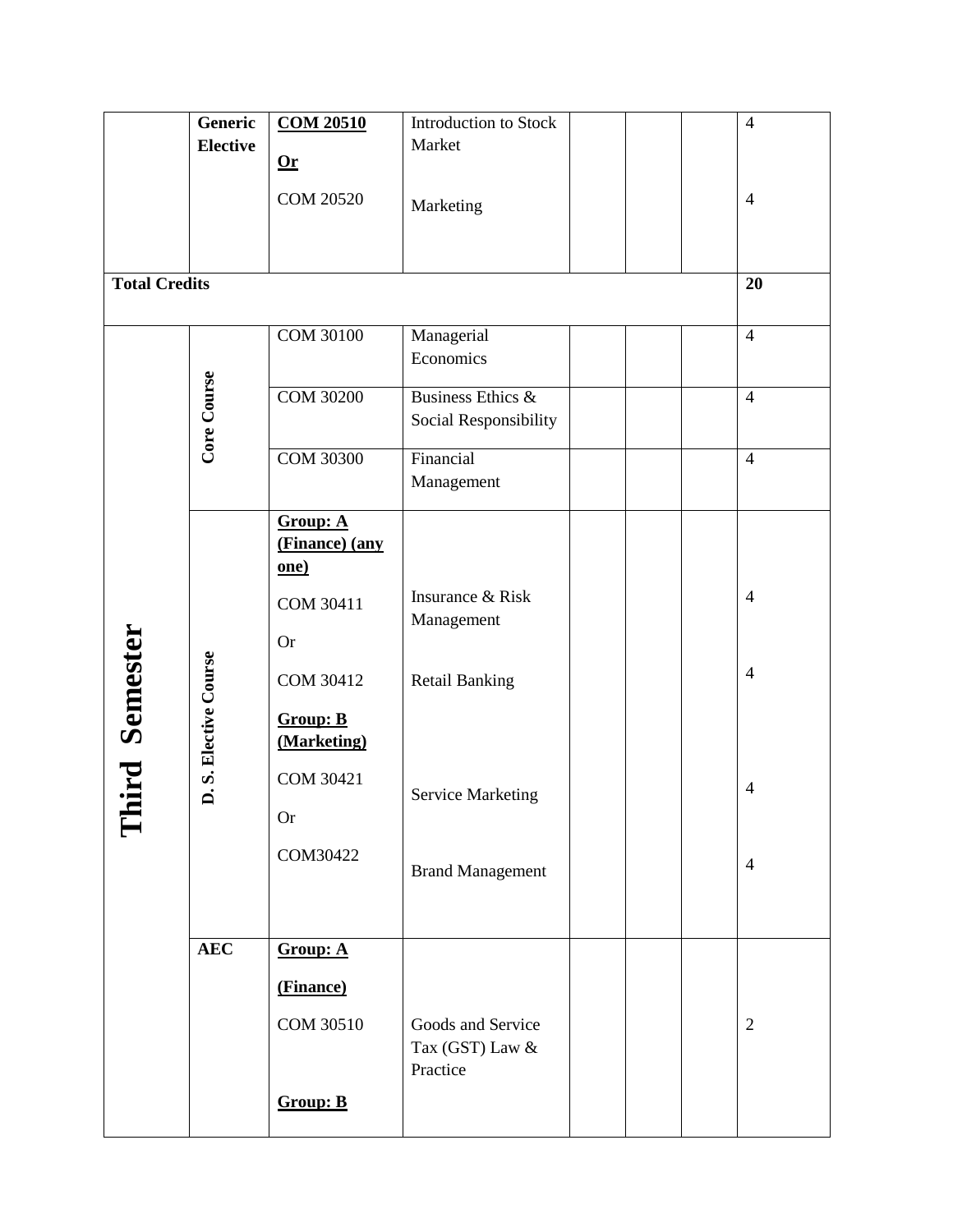|                                   |                     | (Marketing)      | <b>Digital Marketing</b>  |    |                |    |                |
|-----------------------------------|---------------------|------------------|---------------------------|----|----------------|----|----------------|
|                                   |                     | <b>COM 30420</b> |                           |    |                |    | $\overline{2}$ |
|                                   |                     |                  |                           |    |                |    |                |
|                                   |                     |                  |                           |    |                |    |                |
|                                   |                     |                  |                           |    |                |    |                |
|                                   |                     |                  |                           |    |                |    |                |
|                                   | $\operatorname{GE}$ | <b>COM 30500</b> | Start-ups $\overline{\&}$ |    |                |    |                |
|                                   |                     |                  | Entrepreneurship /        |    |                |    | $\overline{4}$ |
|                                   |                     |                  | Soft Skill &              |    |                |    |                |
|                                   |                     |                  | Personality               |    |                |    | $\overline{4}$ |
|                                   |                     |                  | Development /             |    |                |    |                |
|                                   |                     |                  | <b>Personal Finance</b>   |    |                |    |                |
|                                   |                     |                  |                           |    |                |    | $\overline{4}$ |
|                                   |                     |                  |                           |    |                |    |                |
|                                   |                     |                  |                           |    |                |    |                |
| <b>Total Credits</b>              |                     |                  |                           |    |                |    | 22             |
|                                   |                     |                  |                           |    |                |    |                |
|                                   |                     | <b>COM 40100</b> | Company Law               | 48 | 6              | 10 | $\overline{4}$ |
|                                   |                     |                  |                           |    |                |    |                |
|                                   |                     |                  |                           |    |                |    |                |
|                                   |                     | <b>COM 40200</b> | Foreign Trade             | 40 | 17             | 15 | $\overline{4}$ |
|                                   |                     |                  |                           |    |                |    |                |
| Fourth<br>Semester<br>Core Course |                     |                  |                           |    |                |    |                |
|                                   |                     | COM 40300        | Entrepreneurship          | 49 | $\overline{4}$ | 10 | $\overline{4}$ |
|                                   |                     |                  | Development               |    |                |    |                |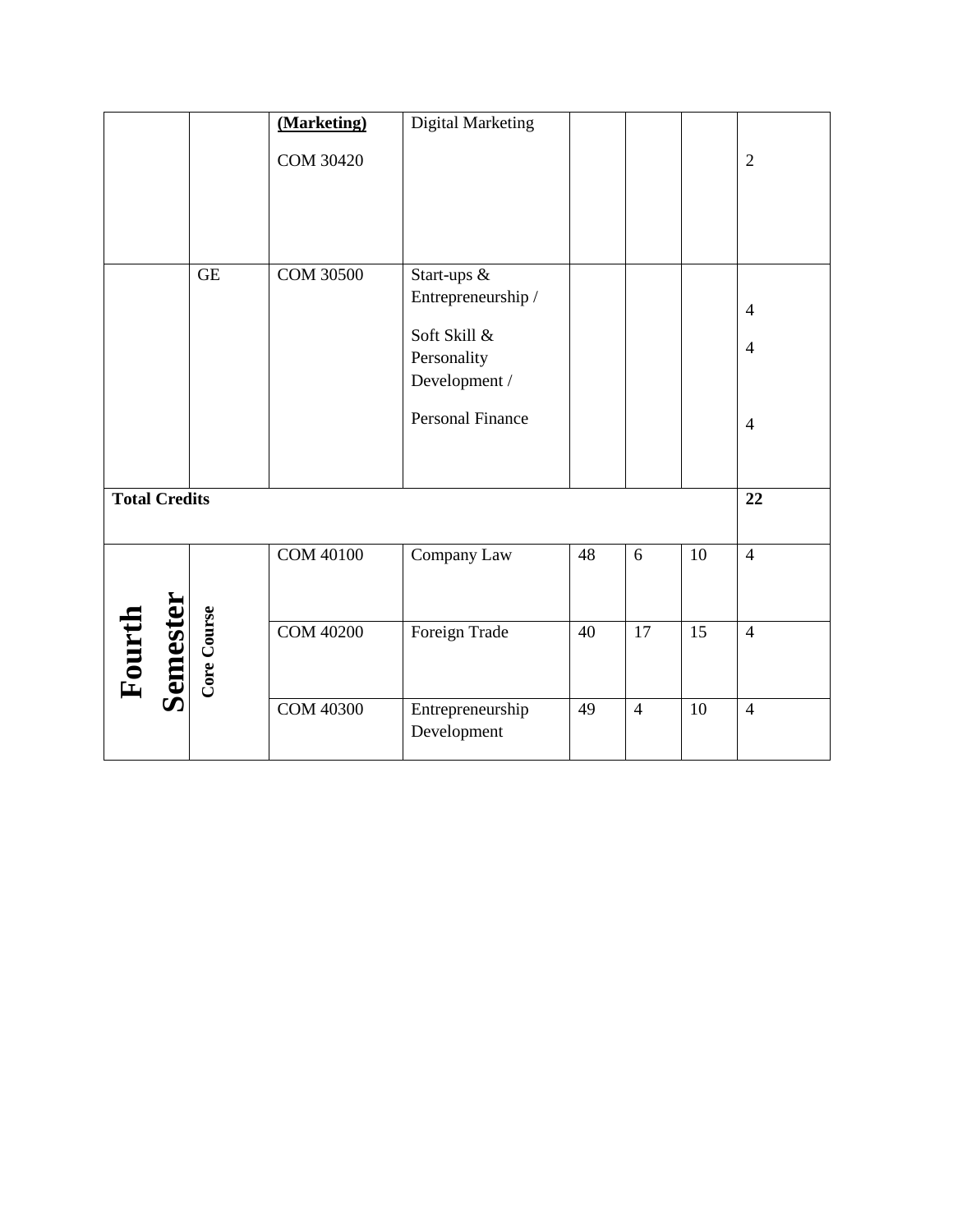| D.S. Elective Course | Group: A<br>(Finance) (any<br>one)<br>COM 40411<br><b>Or</b>                              | Environmental<br>Accounting                                              |  | $\overline{4}$<br>$\overline{4}$ |
|----------------------|-------------------------------------------------------------------------------------------|--------------------------------------------------------------------------|--|----------------------------------|
|                      | COM 40412<br><b>Group: B</b><br>(Marketing)<br>(any one)<br><b>COM 40420</b><br><b>Or</b> | Income Tax Law and<br>Practice<br>Customer<br>Relationship<br>Management |  | $\overline{4}$                   |
| <b>Total Credits</b> | <b>COM 40422</b>                                                                          | Advertising<br>Management                                                |  | $\overline{4}$<br>16             |
|                      |                                                                                           |                                                                          |  |                                  |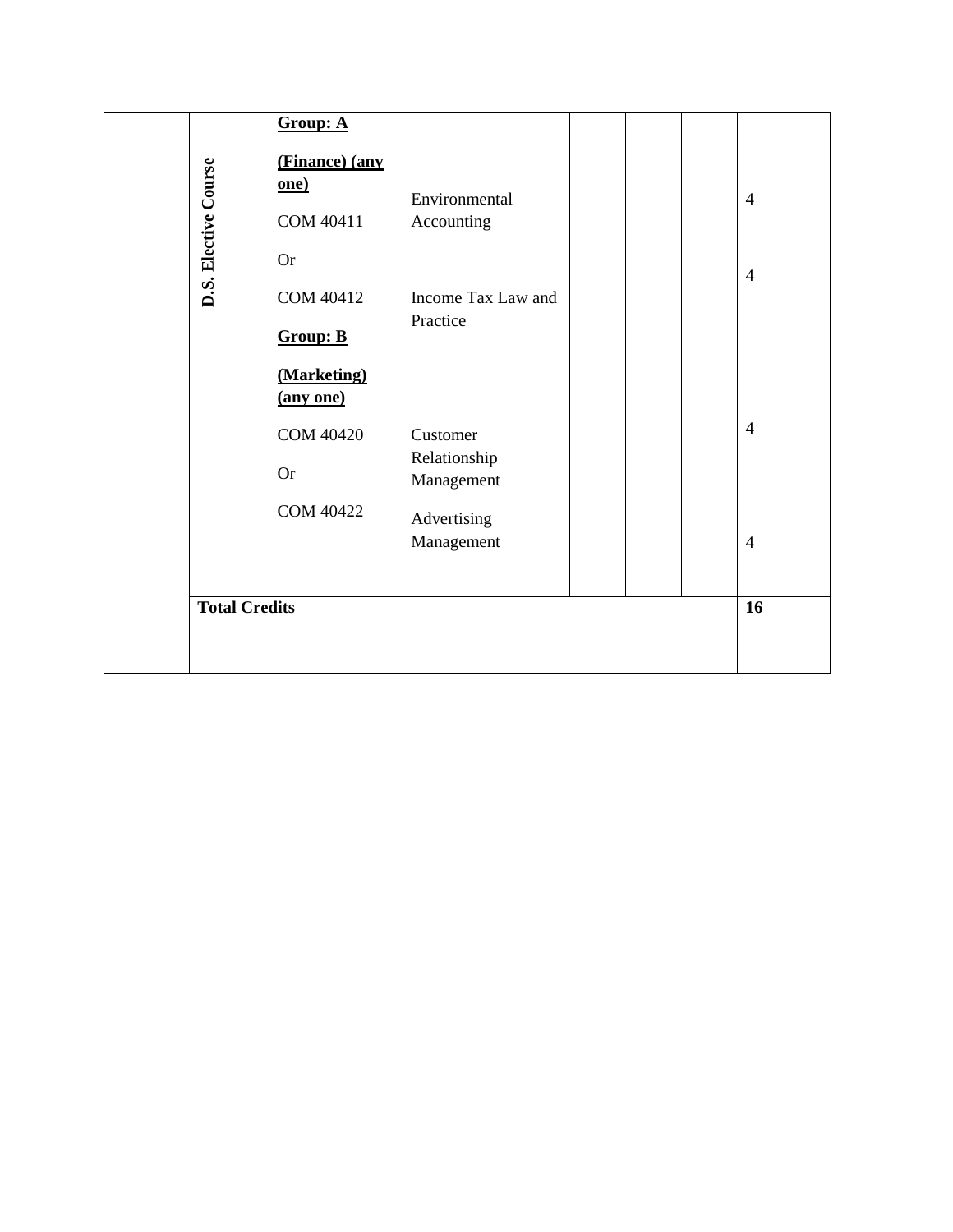# **Course Code: 10100 Course Title: Organization Theory &Behaviour Nature of the Course: Core Total Credit Assigned: 4 credits**

## **Course Objective:**

The objective of this course is to help students understand the conceptual framework of organization, Organization theories and Organization behaviour. It helps the students to identify the patterns and structures of the organization and help to develop cognizance of the important of human behaviour.

| <b>Block</b>   | Unit         | Contents                                                              | $\mathcal{L}^*$ | $T^*$                    | $P^*$          |
|----------------|--------------|-----------------------------------------------------------------------|-----------------|--------------------------|----------------|
| $\mathbf{1}$   | $\mathbf I$  | Organization- Concept, typology                                       | $\overline{3}$  | $\overline{a}$           | $\overline{a}$ |
|                | $\mathbf{I}$ | Organization Theory; appraisal of<br><b>Organization Theories</b>     | $\overline{4}$  |                          |                |
|                | III          | Relationship between<br>Management, Organization Theory<br>&Behaviour | $\overline{2}$  |                          |                |
|                |              | Span of Management                                                    |                 |                          |                |
|                | IV           |                                                                       | $\overline{2}$  | $\overline{2}$           |                |
| $\overline{2}$ | $\mathbf I$  | <b>Structuring of Organizational</b><br>Relationship                  | $\overline{2}$  | $\overline{a}$           | $\overline{a}$ |
|                | $\mathbf{I}$ | Authority & Power                                                     | $\overline{4}$  | $\overline{\phantom{a}}$ | $\overline{a}$ |
|                |              | Delegation & Decentralization                                         |                 |                          |                |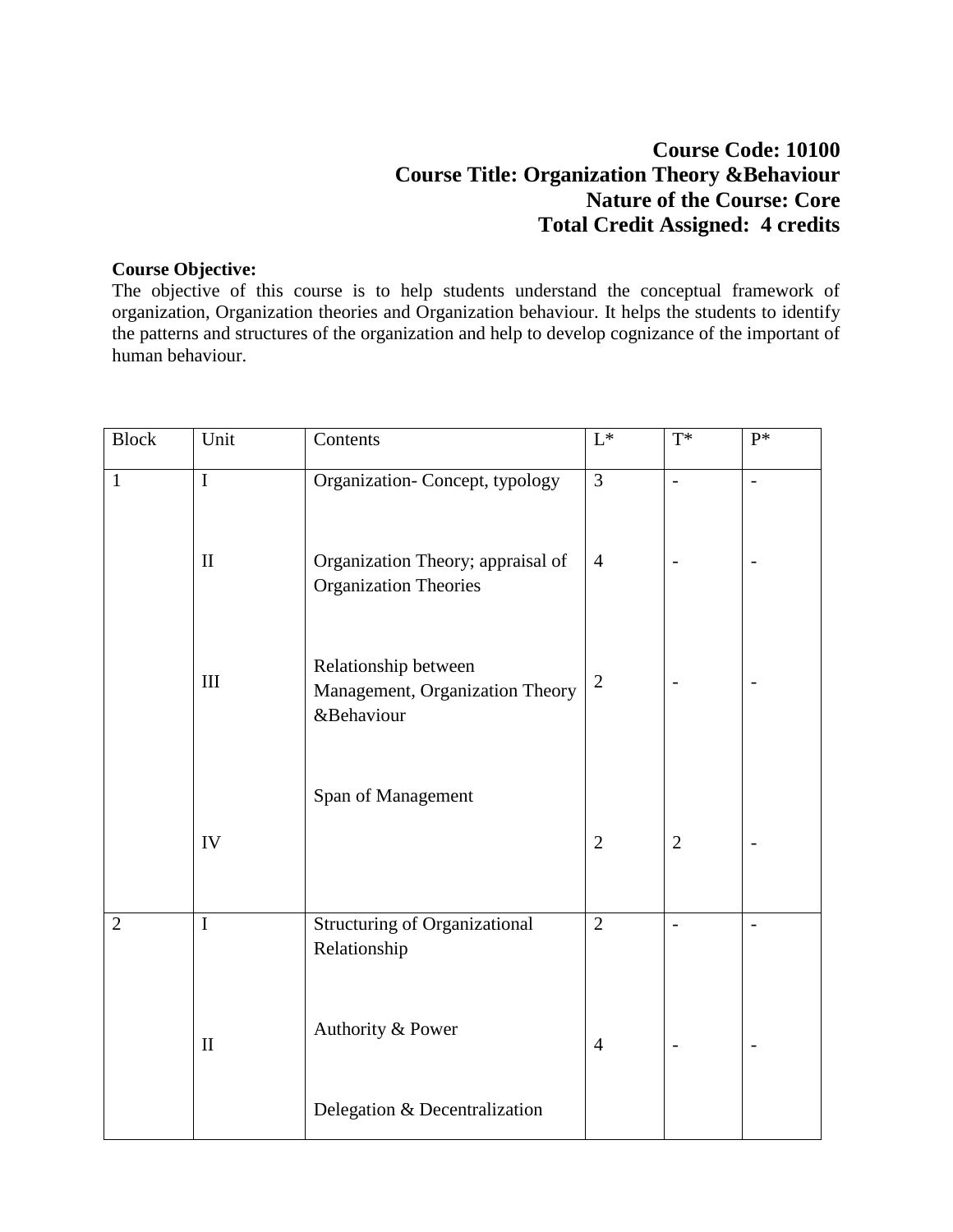|                | $\rm III$    |                                                                      | $\overline{4}$ | $\overline{\phantom{a}}$ |                          |
|----------------|--------------|----------------------------------------------------------------------|----------------|--------------------------|--------------------------|
|                | IV           | Organizational Behaviour:<br>Introduction, Concept &<br>Determinants | $\overline{4}$ | $\mathbf{2}$             | $\overline{2}$           |
| $\mathfrak{Z}$ | $\mathbf I$  | Perception; Learning                                                 | $\overline{4}$ | $\overline{a}$           | $\overline{a}$           |
|                | $\rm II$     | Attitude & Personality                                               | $\overline{4}$ |                          |                          |
|                | $\rm III$    | <b>Transactional Analysis</b>                                        | $\overline{2}$ | $\overline{\phantom{a}}$ | $\qquad \qquad -$        |
|                | IV           | Group behavior and Dynamics.                                         | $\mathbf{2}$   | $\mathbf{2}$             | $\sqrt{2}$               |
|                |              |                                                                      |                |                          |                          |
|                |              |                                                                      |                |                          |                          |
|                |              |                                                                      |                |                          |                          |
|                |              |                                                                      |                |                          |                          |
| $\overline{4}$ | $\mathbf I$  | Motivation: Process of Motivation;<br>Theories & Research            | $\overline{4}$ | $\overline{\phantom{a}}$ | $\overline{\phantom{0}}$ |
|                | $\mathbf{I}$ | Leadership: Approaches/Styles,<br>Leadership effectiveness.          | $\overline{4}$ |                          |                          |
|                |              | Management of change and                                             |                |                          |                          |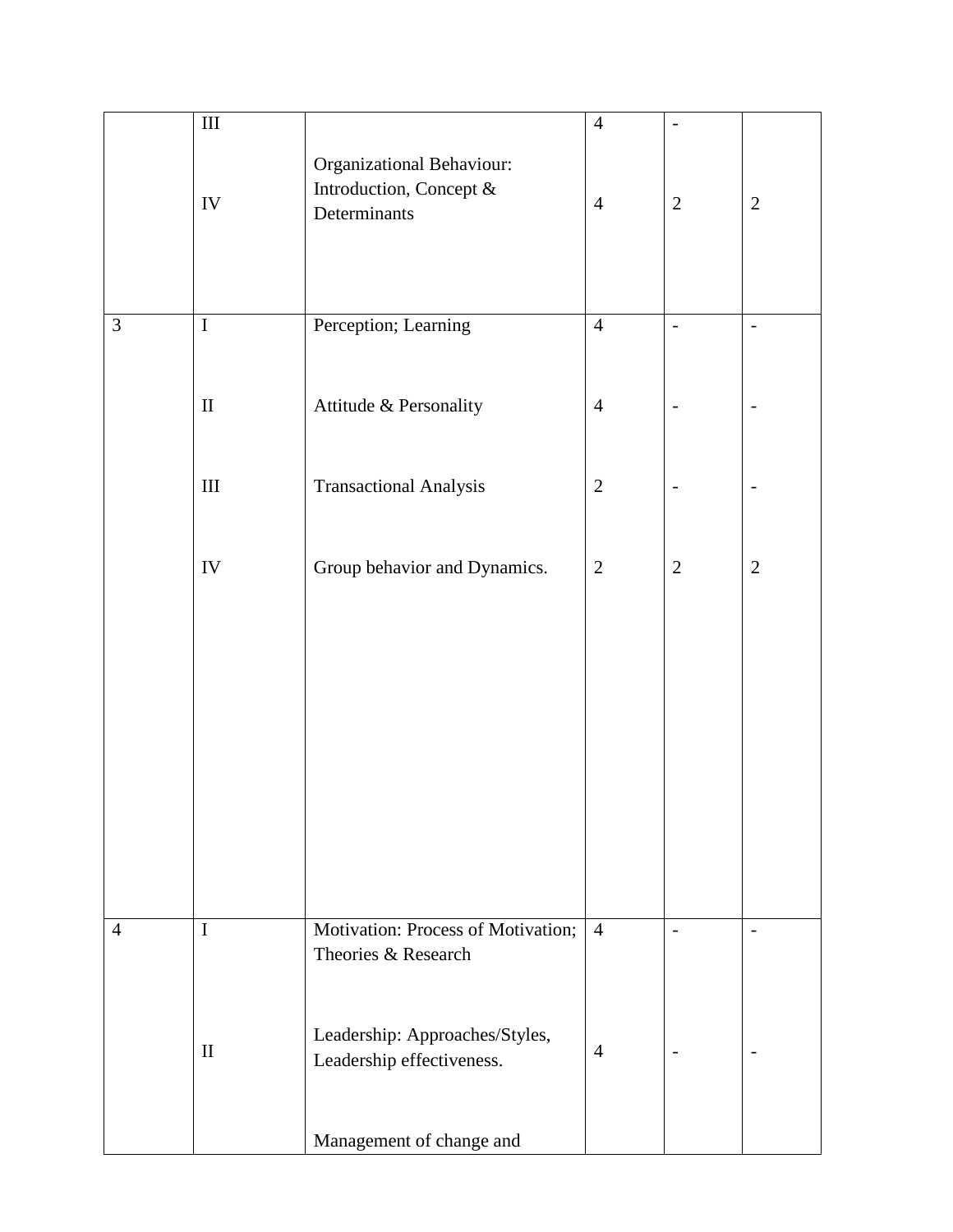|     | <b>Organizational Development</b> |  |  |
|-----|-----------------------------------|--|--|
| 41. |                                   |  |  |
|     |                                   |  |  |
|     |                                   |  |  |
|     |                                   |  |  |

| Total No. of Lectures of 1 hour duration                     | .49        |
|--------------------------------------------------------------|------------|
| Total No. of Tutorial classes of 1 hour duration             | $\cdot$ 08 |
| Total No of Practical classes of 1 hour duration $\qquad 06$ |            |

## **Hence, 49(L) +{[ 8(T) + 6(P)]/2 }= 56 hours/14= 4 Credit**

## **\*L= Lecture, T= Tutorial, P= Practical**

### **Course Outcome:**

This course will be enabling the students to understand:

- 1. Various theories of organization
- 2. Various complexities of organizational structure
- 3. To deal with the HR Behaviour at individual and group level in organization

### **Suggested Readings:**

### *Reference Books:*

Robbins, Stephen P : Organization Behaviour, Prentice Hall, New Delhi

Luthans, Fred: Organizational Behaviour, McGraw Hill, New York

Hussey, Paulo, Kenneth H, Blanchard and Dewey E. Johnson: Management of Organizational Behaviour: utilizing human recourses, Prentice Hall New Delhi.

Kumar, Niraj: Organizational Behaviour, Himalayan Publishing House, New Delhi

## *Text Books:*

Ashwathappa. K: Organizational Behaviour Text and Case Studies, Himalayan Publishing House, New Delhi

Gupta N.S.: Organizational Theory and Behaviour. Edition  $6<sup>th</sup>$  2014. Himalayan Publishing House, New Delhi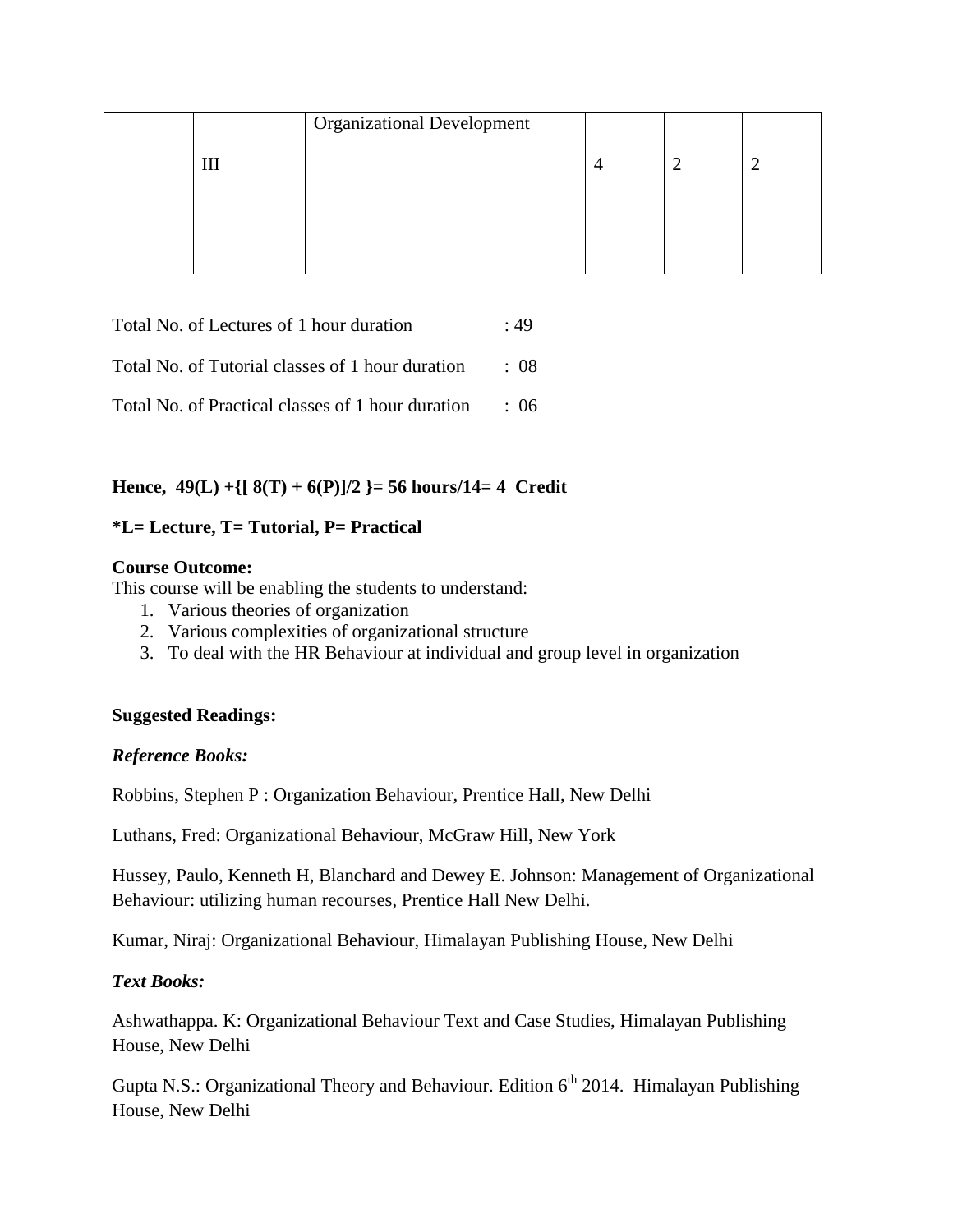**Course Code: 10200 Course Title: Statistics Nature of the Course: Core Total Credit Assigned: 4 credits** 

## **Course Objective:**

This course intends to provide sound understanding of Statistics and how statistics can be applied in commercial activities. The following are the learning objectives of this course:

- 1. To develop an understanding in the theory of probability and probability distributions.
- 2. To understand the concept of sampling, different types of sampling and to develop idea how to draw random sample practically.
- 3. To learn the concept of multiple regression model and its practical utility in the field of commerce.
- 4. To understand the concept of testing of hypothesis and how different parametric test viz., t-test, F-test etc. can be applied.
- 5. To develop understanding when and how non-parametric statistical test can be applied.
- 6. To understand data processing with the help of different package such as MS Excel, MS Access and SPSS.

| <b>Block</b> | Unit         | Contents                         | $L^*$          | $T^*$                    | $P^*$                    |
|--------------|--------------|----------------------------------|----------------|--------------------------|--------------------------|
| 1.           | I            | Theory of Probability            | 10             |                          |                          |
| Probabili    |              |                                  |                |                          |                          |
| ty           |              |                                  |                |                          |                          |
|              | $\mathbf{I}$ | Probability Distribution         | 8              |                          |                          |
|              |              |                                  |                |                          |                          |
|              |              |                                  |                |                          |                          |
|              | III          | Errors in Sampling               | $\mathbf{1}$   | $\overline{\phantom{a}}$ | $\overline{a}$           |
| 2.           | I            | Sampling- Introduction and types | $\overline{2}$ |                          | $\overline{\phantom{0}}$ |
| Sampling     |              | of Sampling                      |                |                          |                          |
| Theory       |              |                                  |                |                          |                          |
| $&$ Design   |              |                                  |                |                          |                          |
| of           |              | Principles of Sampling           |                |                          |                          |
| Sampling     | $\mathbf{I}$ |                                  | 1              |                          | ۰                        |
| Survey       |              |                                  |                |                          |                          |
|              |              |                                  |                |                          |                          |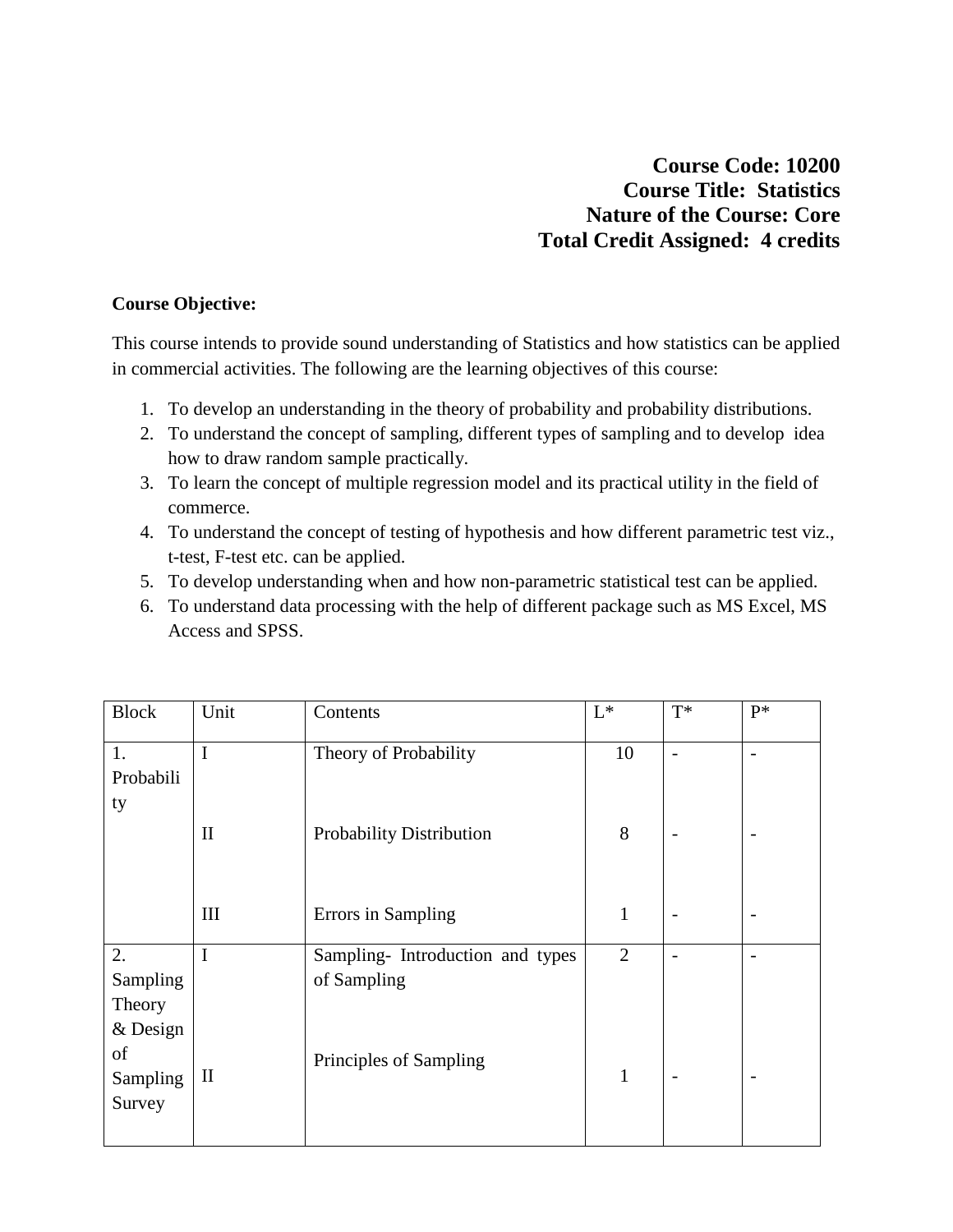|                                             | $\mathop{\rm III}\nolimits$ | Multiple<br>Regression<br>Analysis-<br><b>Concepts Application</b>                                                        | 5              |                |                          |
|---------------------------------------------|-----------------------------|---------------------------------------------------------------------------------------------------------------------------|----------------|----------------|--------------------------|
| 3.<br><b>Statistica</b><br>1                | $\mathbf I$                 | Test of Hypothesis                                                                                                        | 10             | $\overline{a}$ | $\overline{\phantom{0}}$ |
| Inference                                   | $\mathbf{I}$                | F-Test and Analysis of Variance                                                                                           | $\overline{2}$ | $\overline{a}$ | $\overline{\phantom{0}}$ |
|                                             | III                         | Non-Parametric tests (chi-square)<br>test, Wilcox on<br>signed<br>test,<br>Kruskalwallis<br>Rank<br>test,<br>correlation) | 11             | $\overline{a}$ |                          |
| $\overline{4}$ .<br>Compute<br>$\mathbf{r}$ | $\mathbf I$                 | Data Processing                                                                                                           |                |                | 5                        |
| Applicati<br>on                             | $\mathbf{I}$                | Introduction to MS Excel and MS<br>Access                                                                                 |                |                | 3                        |
|                                             | III                         | Introduction to SPSS Package                                                                                              |                |                | 6                        |

## **Total No. of Lectures of 1 hour duration : 50 hours Total No. of Practical of 1 hour duration (Case studies) : 14 hours**

**Hence, 50(L) +{[ 14(P)]/2 }= 57 hours/14= 4 Credit** 

## **\*L= Lecture, \*T= Tutorial, \*P= Practical**

### **Course Outcome:**

The students completing this course are expected to learn and develop skill of the following:

- 1. To use the concept of probability and probability distribution in solving different Social Science problems.
- 2. To use the different sampling methods under different situations.
- 3. To learn the concept of multiple regression analysis and how to use it.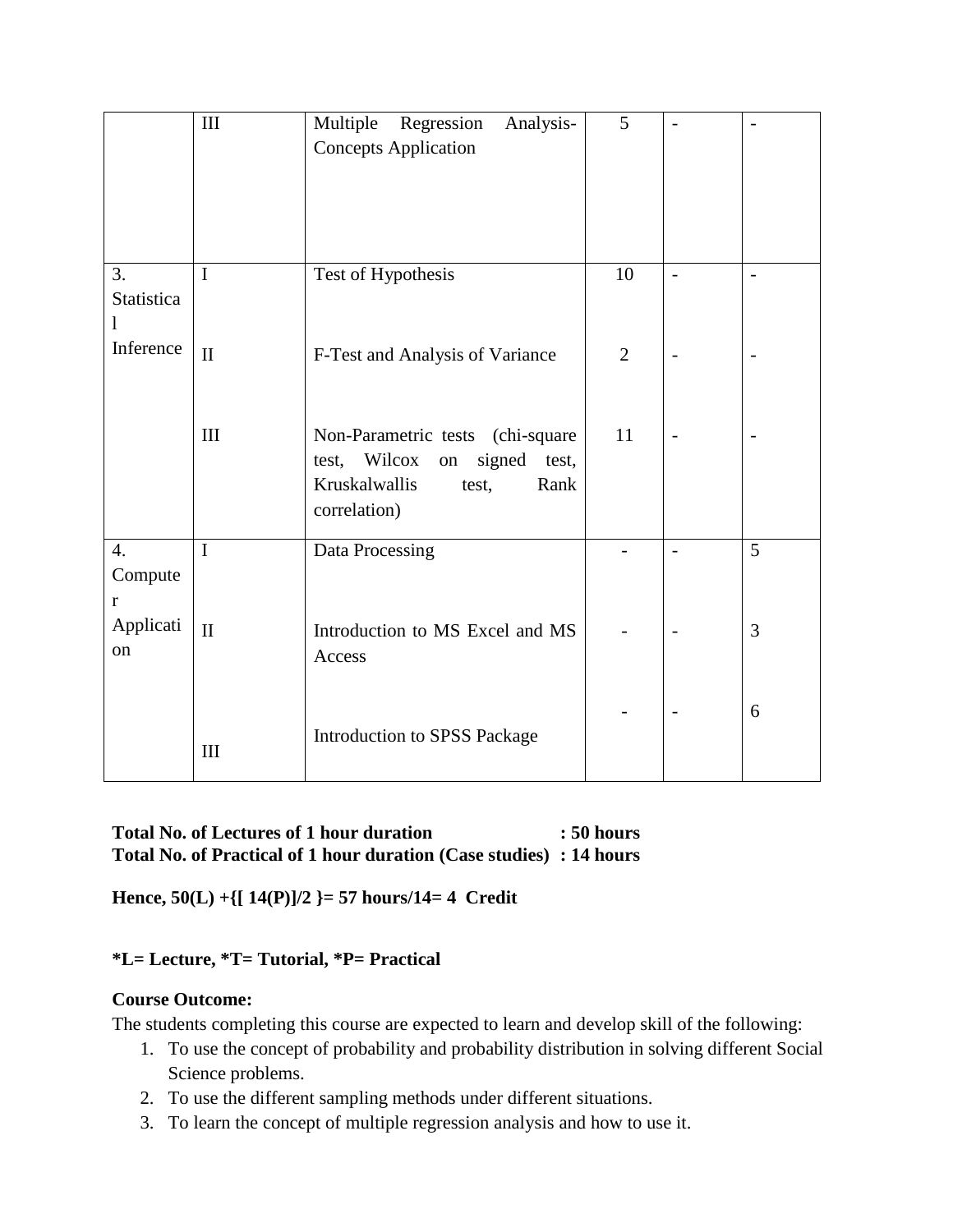- 4. The basic idea behind testing of hypothesis. Ability to use different parametric statistical test under different situations.
- 5. To use different non-parametric statistical test
- 6. To use MS Excel, MS Access for basic data manipulation and simple statistical and graphical analysis.
- 7. To use SPSS for entering data, editing of data and analyzing data.

# **Suggested Readings:**

# *Reference Books:*

- 1. Montgomery D.C., Peck E.A. and Vining G.G. (2001) : Introduction to Linear Regression Analysis. 3rd Edition. Wiley Series in Probability and Statistics.
- 2. Sincich T, Levine D.M. and Stephan D. (1999): Practical Statistics by Example using Microsoft Excel. Prentice Hall
- 3. Keller G. (2012) : Managerial Statistics,  $9<sup>th</sup>$  Edition. Cengage India Private Limited.
- 4. Babu P. R. (2017): Probability Theory and Random Processes. McGraw-Hill Education.
- 5. Kraska-Miller M. (2013) :Nonparametric Statistics for Social and Behavioral Sciences, 1st Edition.Chapman and Hall/CRC.

- 1. Gupta S.C., Kapoor V.K. (2013) : Fundamentals of Mathematical Statistics. Sultan Chand and Sons
- 2. Gupta S.C. (2017) : Fundamentals of Statistics. Seventh Revised and Enlarged Edition. Himalaya Publishing House.
- 3. Croxton F.E., Cowden D.J. and Klein S. (1992) : Applied General Statistics, 3rd Edition. Prentice-Hall of Indian Private Limited.
- 4. Hinton P.R., Brownlow C., McMurray I. and Cozens B. (2004): SPSS Explained. Routledge, Taylor and Francis Group.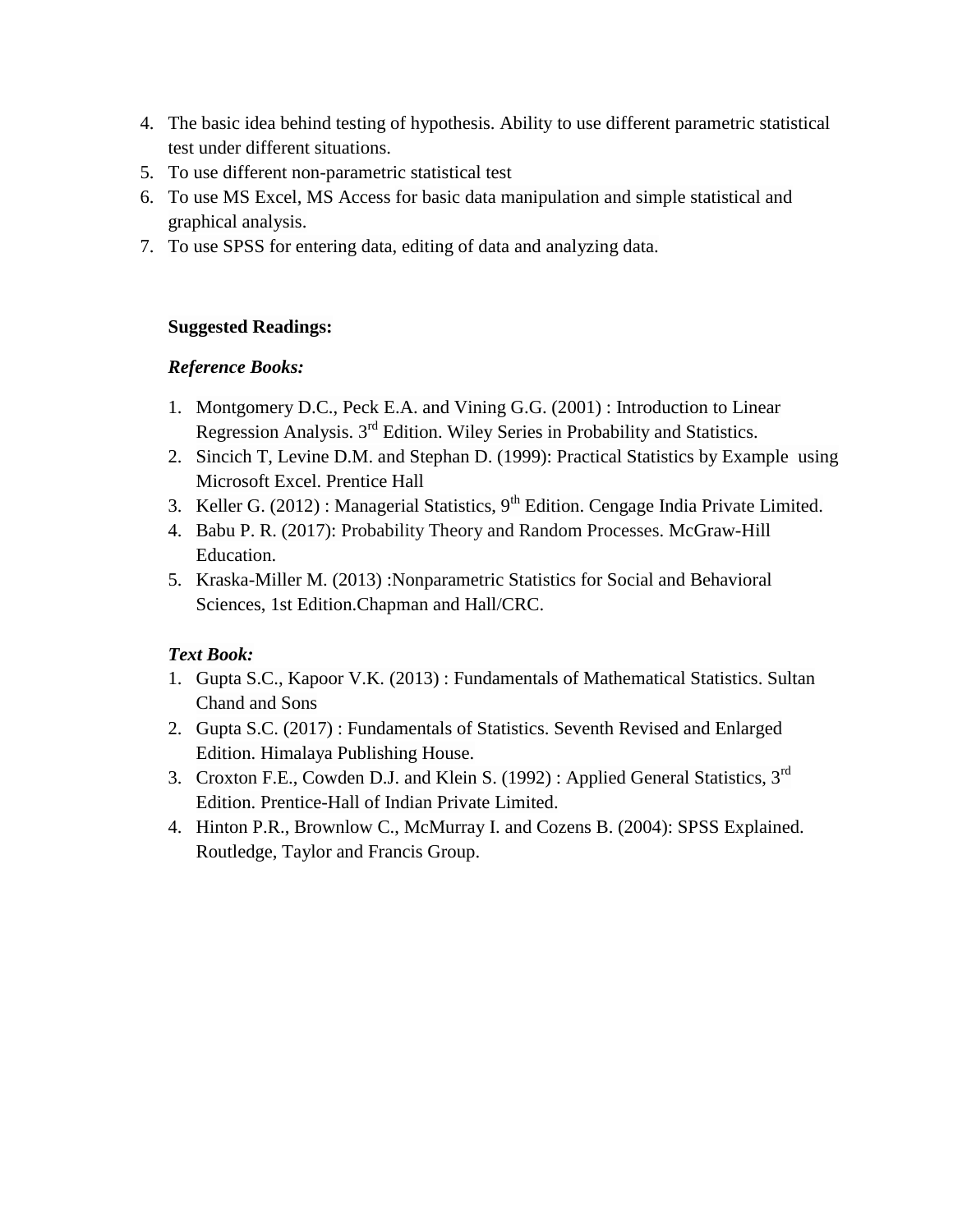**Course Code: 10300 Course Title: Marketing Management Nature of the Course: Core Total Credit Assigned: 2 credits** 

## **Course Objective:**

The objective of the course is to help the students understand:

- 1. The Concepts of Marketing
- 2. The knowledge of Consumer Behaviour
- 3. The process of Market Segmentation
- 4. The concept Marketing Mix
- 5. The significance of Marketing Research

| <b>Block</b>   | Unit         | Contents                                                                           | $L^*$          | $T^*$                    | $P*$           |
|----------------|--------------|------------------------------------------------------------------------------------|----------------|--------------------------|----------------|
| $\mathbf{1}$   | $\mathbf I$  | Meaning of market-definition and<br>classification of markets                      | $\overline{2}$ | $\overline{\phantom{0}}$ |                |
|                |              | Marketing-features-object-<br>importance, Modern marketing,<br>Marketing concepts. | 3              |                          |                |
|                |              | Marketing Mix-meaning,<br>definition, elements, problems                           |                |                          |                |
|                |              | Marketing functions, Marketing<br>environment.                                     | $\overline{2}$ |                          |                |
|                |              | [ Two Business Case Studies]                                                       |                |                          |                |
|                |              |                                                                                    | $\overline{4}$ | $\mathbf{1}$             | $\overline{2}$ |
| $\overline{2}$ | $\mathbf{I}$ | Consumer Behaviour: Why study<br>buying Behaviour?                                 |                |                          |                |
|                |              | <b>Buyer Behaviour- Buying Motives</b>                                             |                |                          |                |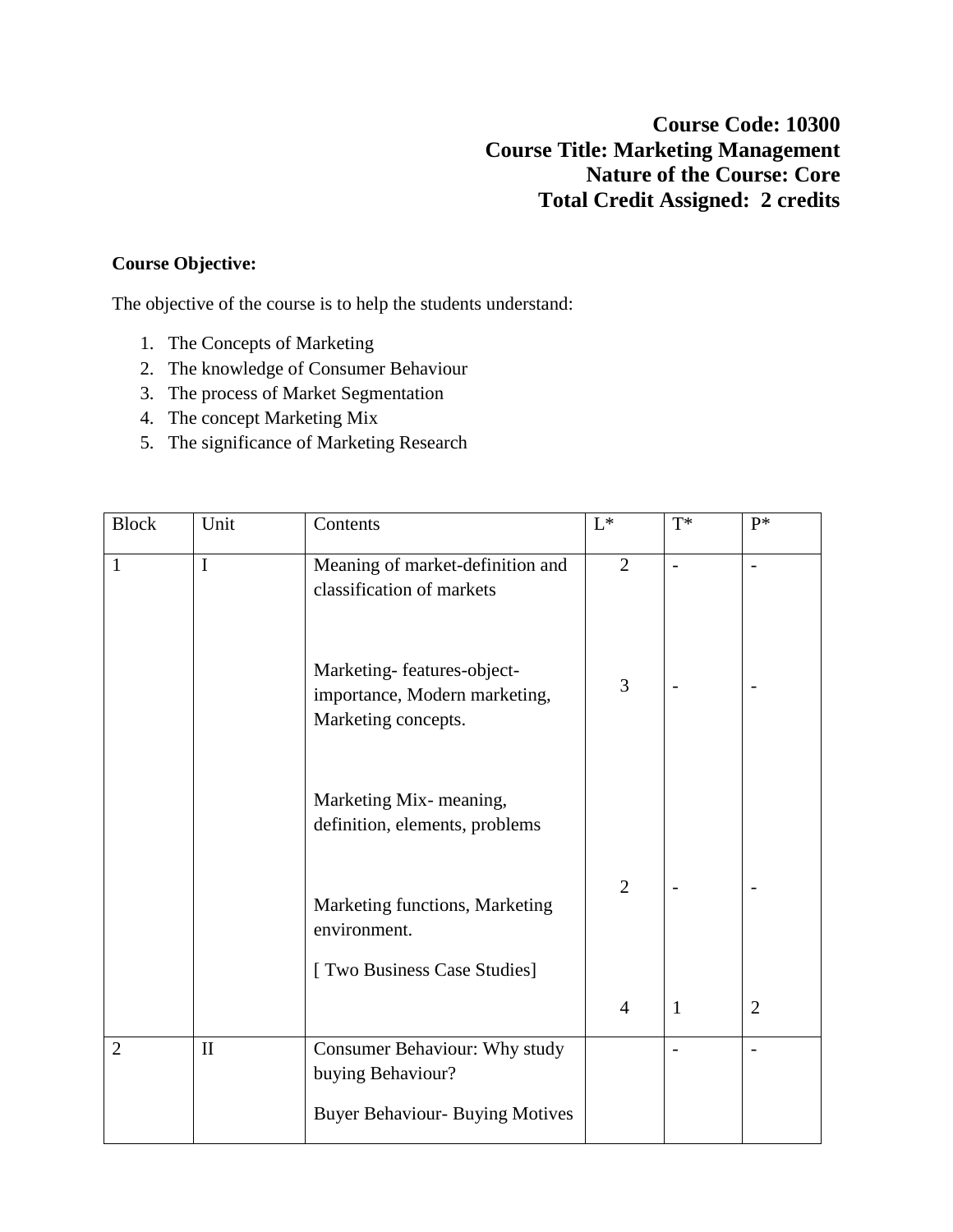|                |     |                                                                                                                                                                                      | $\overline{4}$ | 1                        | $\overline{2}$ |
|----------------|-----|--------------------------------------------------------------------------------------------------------------------------------------------------------------------------------------|----------------|--------------------------|----------------|
|                |     | Kinds of markets- Consumer<br>decision behaviour-Consumer<br>buying decision process.<br>[ Two Business Case Studies]                                                                | $\overline{4}$ |                          |                |
| 3              | III | Market segmentation- Critaria,<br>basis and methods of<br>segmentation. Practice of market<br>segmentation                                                                           | 3              |                          |                |
|                |     | Product-features-classification-<br>product policies-product planning<br>and development-product mix<br>product life cycle.                                                          | $\overline{4}$ | $\overline{\phantom{0}}$ |                |
|                |     | Brands- branding, reasons for<br>branding, conditions favourable to<br>branding, types of brand-<br>packaging, features, types.                                                      |                |                          |                |
|                |     | [ Two Business Case Studies]                                                                                                                                                         |                |                          |                |
|                |     |                                                                                                                                                                                      | 2              | 1                        | $\overline{2}$ |
| $\overline{4}$ | IV  | Pricing-importance of price-<br>pricing objectives-factors<br>affecting pricing decisions -<br>procedure for price determination-<br>kinds of pricing<br>Marketing and distribution- | $\overline{4}$ |                          |                |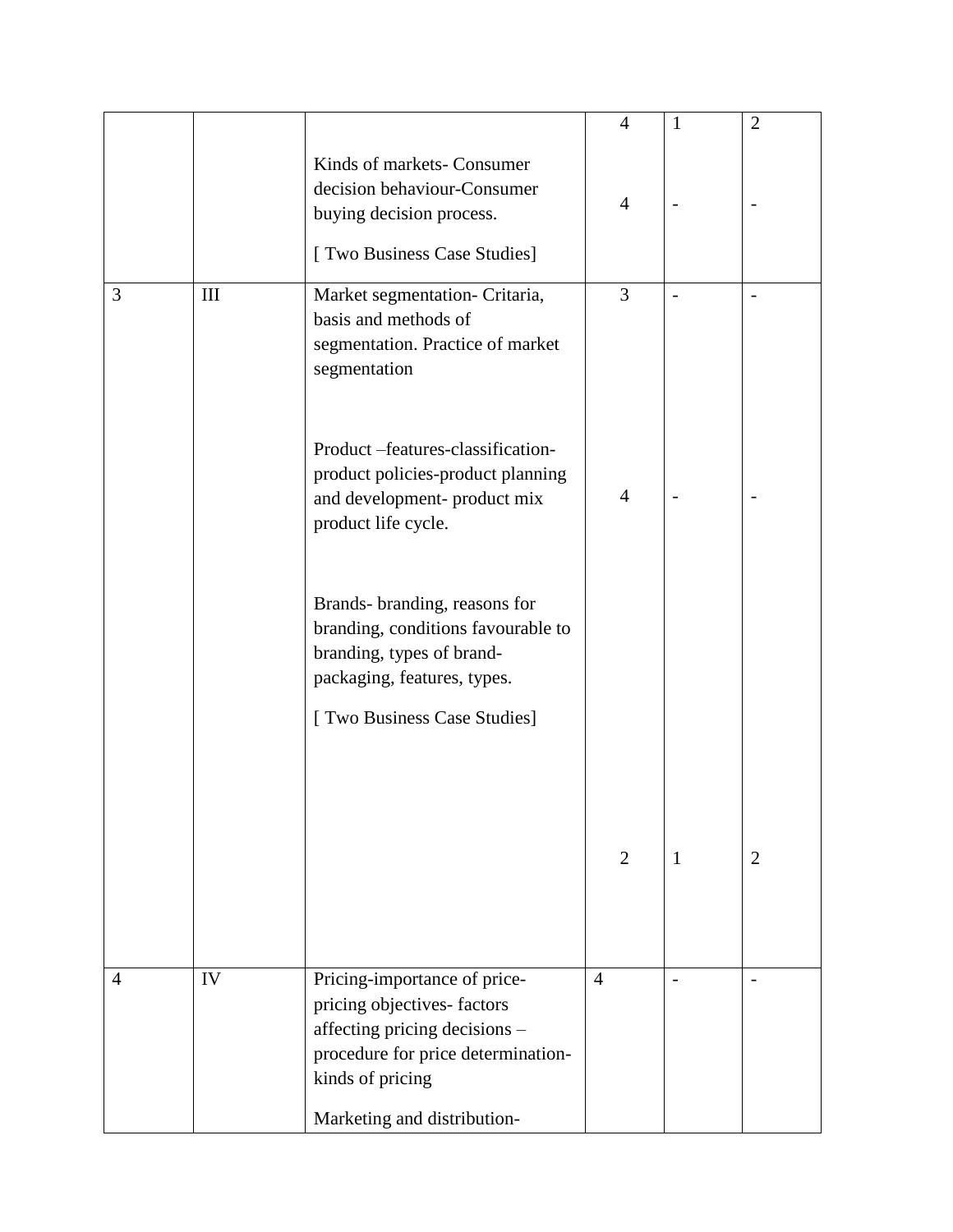|   |                                          | Channels-design-selection-<br>physical distribution decision<br>Promotion-selling, promotion and<br>sales promotion- need, importance<br>and objectives- Promotional mixes<br>and strategies<br>[ Two Business Case Studies] | 3<br>$\overline{4}$ | 1 | $\overline{2}$ |
|---|------------------------------------------|------------------------------------------------------------------------------------------------------------------------------------------------------------------------------------------------------------------------------|---------------------|---|----------------|
| 5 | $\overline{\mathsf{V}}$                  | Marketing research-objectives,<br>procedure and types- methods of<br>data collection-sampling, methods<br>of sampling – sources of<br>secondary data-organization of<br>marketing research                                   | $\overline{4}$      |   |                |
|   | Total No. of Lectures of 1 hour duration | Concepts of social marketing,<br>service marketing, rural marketing<br>and E-marketing.<br>[ Two Business Case Studies]<br>$: 49$ hours                                                                                      | $\overline{4}$      |   | $\overline{2}$ |

Total No. of Lectures of 1 hour duration : 49 hours Tutorial No. of Tutorials of 1 hour duration : 4 hrs Total No. of Practical (Case studies) : 10 hours

# **Hence, 49(L) +{[ 4(T) + 10 (P)]/2 }= 56 hours/14= 4 Credit**

## **\*L= Lecture, T= Tutorial, P= Practical**

## **Course Outcome:**

This course will be enabling the students to understand and apply.

- 1. Marketing concepts
- 2. Behavioural aspects of the consumers
- 3. Market segmentation strategies in practice
- 4. Marketing Research for making better marketing research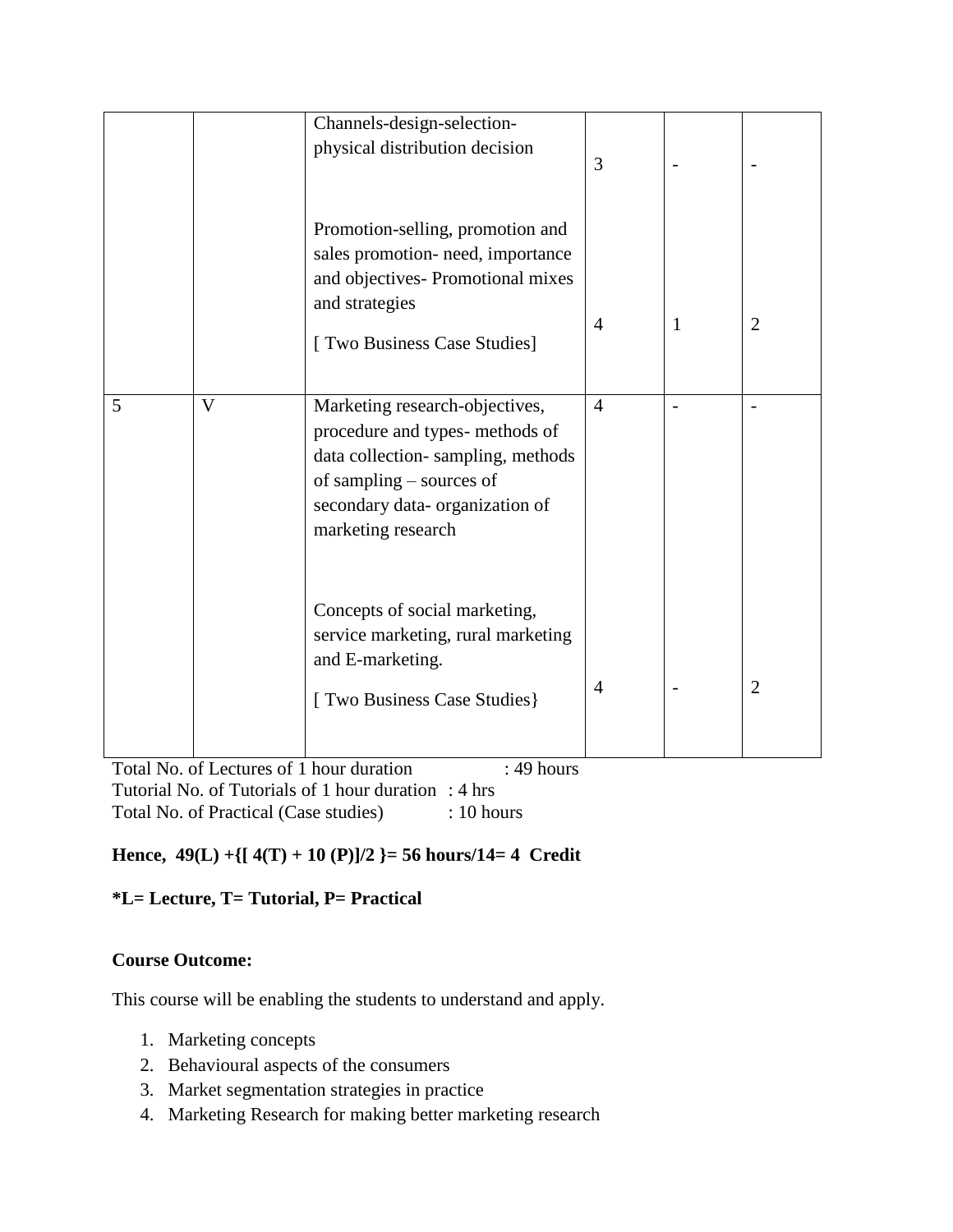## **Suggested Readings:**

## *Reference Book:*

1. Principles Of Marketing: A Global Perspective- Philip Kotler, Gary Armstrong, Swee-HoonAng, Prof SiewMeng Leong, Chin-Tiong Tan, Prof Oliver Hong-Ming Yau , Pearson Publication

- 1. Marketing Management -R S N Pillai, V Bagavathi, S. ChandEdition: 1<sup>st</sup>edition, 2010
- 2. Marketing Management Concepts, Cases, Challenges And Trends GovindarajanMadabusi, PHI publication.
- 3. Marketing Management, Dr. Amit Kumar, Dr. B. Jagdish Rao, SahityaBhawan Publications 3rd Revised Edition 2017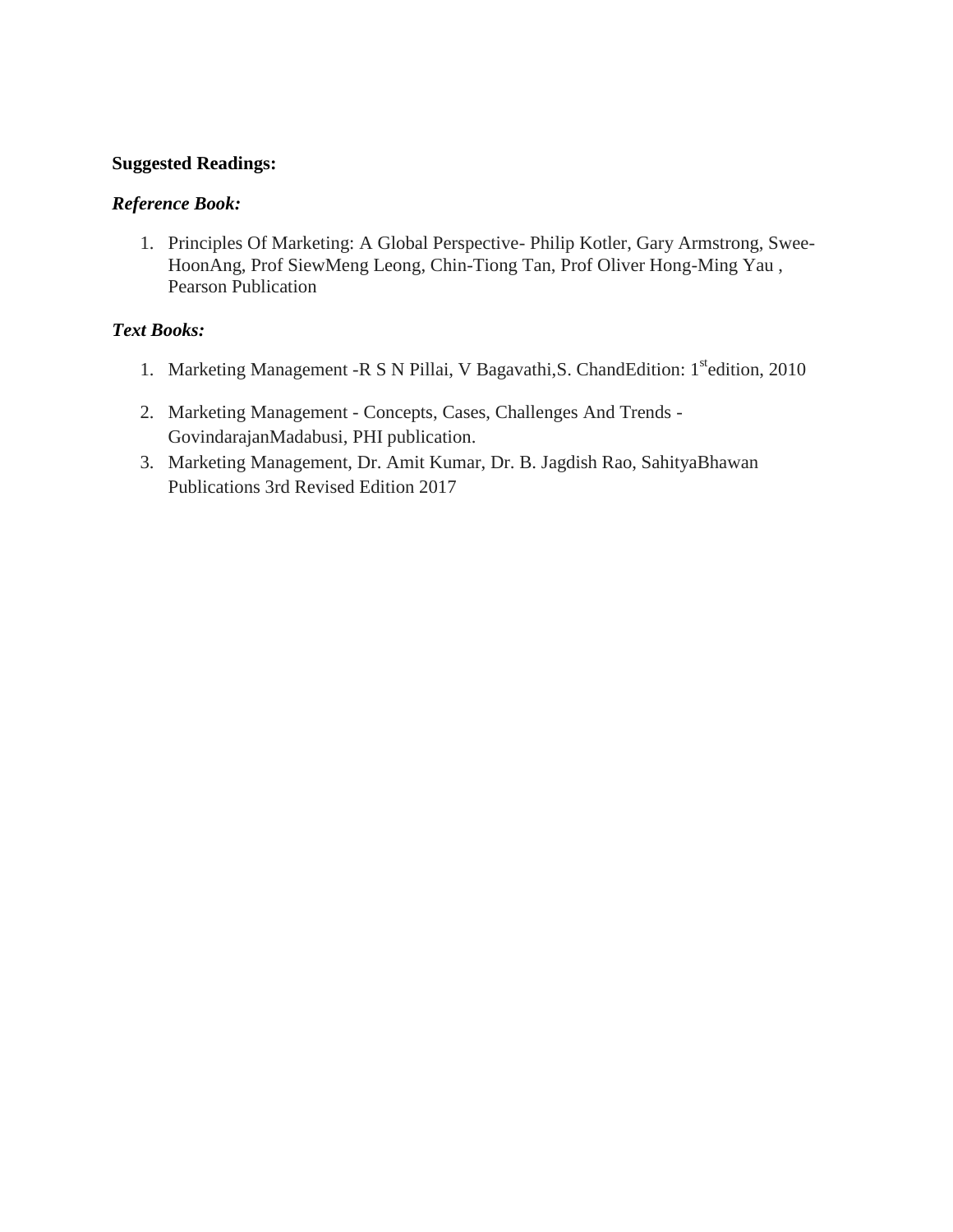# **Course Code: 10411 Course Title: Financial Institutions and Financial Market Nature of the Course: DSE Total Credit Assigned: 4 credits**

## **Course Objectives:**

This course has been designed to enable the students to understand the role of financial institutions and markets. It also helps to develop a series of applications of principles from finance that explore the connection between financial markets, financial institutions and the economy. On the financial markets side, the students will learn how the financial market functions and the regulatory provisions to be followed by the market participants. On the institutions side, they will learn about investment banks, insurance companies, mutual funds and some other financial service providers. This Course aims at enlightening the financial and other matters about the financial infrastructure available and enables them to take wise and well informed decisions to benefit the organization and other stakeholders

| Units          | <b>Course Contents</b>                                               | Hours        |             |       | Total |
|----------------|----------------------------------------------------------------------|--------------|-------------|-------|-------|
|                |                                                                      | $L^*$        | $T^*$       | $P^*$ | Hours |
| $\mathbf I$    | <b>Introduction:</b> Nature and role of financial system;            | 6            | 6           | 6     | 12    |
|                | Financial system and financial markets;                              |              |             |       |       |
|                | Financial system and economic development;                           |              |             |       |       |
|                | Indian financial system - an overview.                               |              |             |       |       |
| $\overline{2}$ | Money market - Meaning, constituents,                                | 8            | 8           | 8     | 16    |
|                | functions of money market;                                           |              |             |       |       |
|                | Money market instruments- call money market, treasury bills          |              |             |       |       |
|                | market, certificates of deposits, commercial bills, trade bills etc; |              |             |       |       |
|                | Recent trends in Indian money market;                                |              |             |       |       |
| $\overline{3}$ | Capital Market: Functions, Primary and Secondary Capital             | 9            | 9           | 9     | 18    |
|                | market.                                                              |              |             |       |       |
|                | Role of SEBI as a regulator of capital market- an overview;          |              |             |       |       |
|                | Indian Equity Market - Methods of Capital Issue in New Issues        |              |             |       |       |
|                | Market - Initial Public Offer (IPO), Right Issue, Private            |              |             |       |       |
|                | Placement, Qualified Institutional Placement (QIP), Offer For        |              |             |       |       |
|                | Sale (OFS).                                                          |              |             |       |       |
|                | Merchant banks, Underwriter, Bankers to the issue.                   |              |             |       |       |
|                | Stock Exchanges in India: Stock Market Operations,                   |              |             |       |       |
|                | SEBI Regulation for Stock Exchanges,                                 |              |             |       |       |
|                | NSE and BSE role and functions;                                      |              |             |       |       |
|                | Depository service-Regulatory provisions for Depository              |              |             |       |       |
|                | services.                                                            |              |             |       |       |
|                | Reforms in the capital market as a part of financial sector reform.  |              |             |       |       |
| $\overline{4}$ | <b>Market participants and Financial Instruments:</b>                | $\mathbf{Q}$ | $\mathbf Q$ | 9     | 18    |
|                | Insurance Industry in India: Insurance Regulatory and                |              |             |       |       |
|                | Development Authority (IRDA) - Duties, Powers. Overview of           |              |             |       |       |
|                | insurance products.                                                  |              |             |       |       |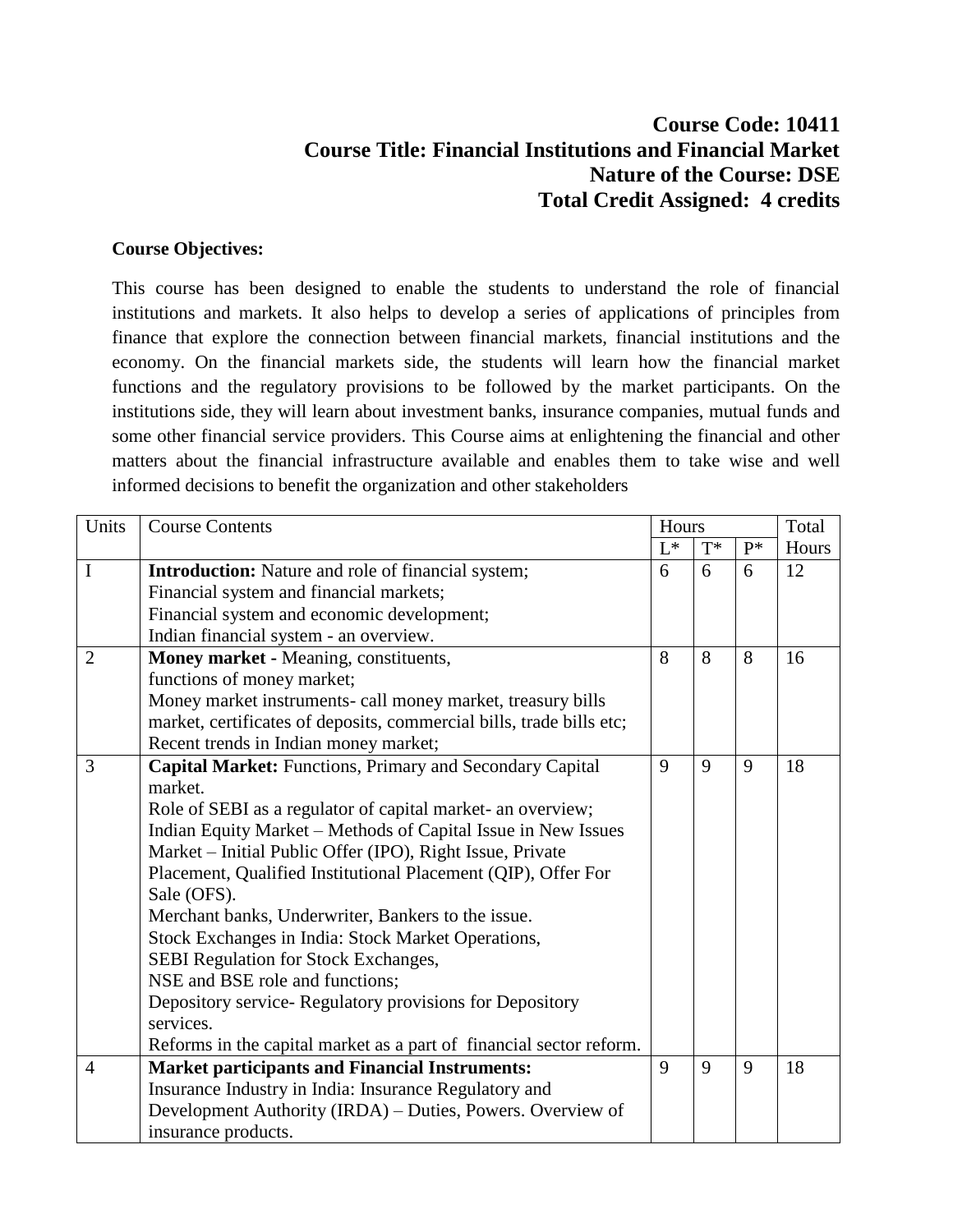| Mutual Funds - Concept, Benefits, and Role/Functions of Mutual |  |    |
|----------------------------------------------------------------|--|----|
| Funds. SEBI regulations for Mutual Funds.                      |  |    |
| Derivative Instruments- Forward, Future, Options and Swaps.    |  |    |
| Non Banking Financial Companies (NBFCs): Housing finance       |  |    |
| institutions, Venture capital fund, Credit rating Agency,.     |  |    |
| Total equivalent credit (hours)                                |  | 64 |

## **Course Outcome:**

The course will be enabling the students to understand

1. The functioning pattern of the financial market participants.

2. The way investment banks, mutual funds and other market participants function and the role played by such institutions.

## **Suggested Readings:**

## *Reference Books:*

1. Avdhani: Investment and security market in India, Himalaya publications, Delhi.

2. Ghosh, D Banking Policy in India Allied publications Delhi.

3. Giddy, I.H; GLOBAL Financial Markets, A.I.T.B.S., Delhi.

4. Reserve Bank of India, various Report, RBI Publication, Mumbai.

- 5. Varshey, P.N. Indian Financial System, Sutlan Chand &sons, New Delhi.
- 6. Averbach, robert D: Money Banking and financial Markets; MacMillan, London.

7. Verma JC. Guide to mutual Funds and Investments portfolio, Bharat Publishing House.

## *Text Books*

1. Bhole L.M.: financial markets and markets and Institutions, 4th editionTata McGraw Hill Delhi.

2. Srivastava R.M; Management of Indian Financial Institution; Himalaya Publication house Mumbai 2nd edition.

3. Pathak, Bharati, V; Indian Financial System; Pearson India EducationServices Pvt. Ltd. 5e Noida. Uttar Pradesh. India.

4. Khan, M.Y.: India Financial system, Tata McGraw Hill. New Delhi.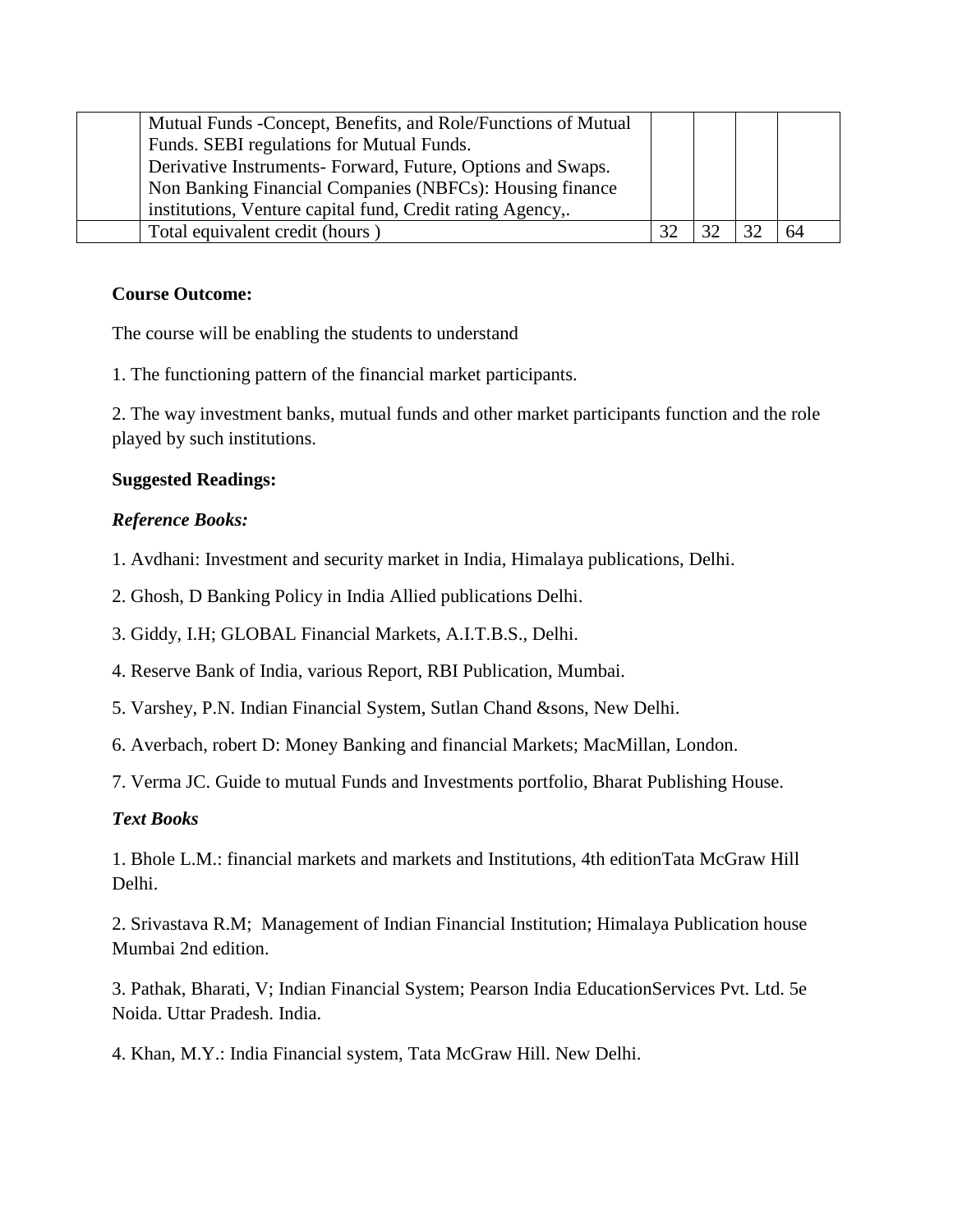# **Course Code: 10412 Course Title: International Finance Nature of the Course: DSE Total Credit Assigned: 4 credits**

## **Course Objective**:

To introduce the students with various issues on international finance viz., key theories of international finance, structure and operation of Multinational Corporations, balance of payment, measurement of currency exchange rates, currency options and futures.

| <b>BLOCK</b>         | <b>UNIT</b>  |               | <b>CONTENTS</b>                        | $L^*$          | $T^*$          | $P*$ |
|----------------------|--------------|---------------|----------------------------------------|----------------|----------------|------|
|                      |              |               |                                        |                |                |      |
|                      |              |               |                                        |                |                |      |
| I                    | $\mathbf{1}$ | i)            | Organisational Structure of            | $\overline{2}$ | 1              |      |
| <b>INTRODUCTION</b>  |              |               | Multinational Corporations.            |                |                |      |
|                      |              | $\mathsf{ii}$ | Key Theories on International          | 3              |                |      |
|                      |              |               | Finance.                               |                | 1              |      |
|                      |              | iii)          | Common Methods used to conduct         | $\overline{2}$ |                |      |
|                      |              |               | international business.                |                |                |      |
| $\mathbf{I}$         |              | $\mathbf{i}$  | Components of Balance of Payment.      | 5              | $\overline{2}$ | 1    |
| <b>INTERNATIONAL</b> |              | ii)           | Growth of international trade over     | 5              |                |      |
| <b>FLOW OF FUNDS</b> |              |               | time.                                  | $\overline{2}$ |                |      |
|                      |              | iii)          | <b>International Capital Flows-</b>    |                |                |      |
|                      |              |               | influencing factors: economic and      | 3              |                |      |
|                      |              |               | other factors.                         |                |                |      |
|                      |              | iv)           | Agencies facilitate international flow |                |                |      |
|                      |              |               | of funds.                              |                |                |      |
| III                  | 3            | $\mathbf{i}$  | Measurement of exchange rates.         | 5              | 1              |      |
| <b>EXCHANGE</b>      |              | $\mathbf{ii}$ | Equilibrium of exchange rates.         | 5              | 1              |      |
| <b>RATE</b>          |              | iii)          | Movement in cross exchange rates.      | $\overline{2}$ | 1              | 1    |
| <b>DETERMINATION</b> |              |               |                                        |                |                |      |
| IV                   | 4            | i)            | Currency futures and options and       | 4              | 1              | 1    |
| <b>CURRENCY</b>      |              |               | anticipated currency rates.            |                |                |      |
| <b>ISSUES</b>        |              | ii)           | Forward contract and their need        | 5              |                |      |
|                      |              | iii)          | Interest rate parity.                  | 5              |                | っ    |
|                      |              |               |                                        |                |                |      |

**Total Lectures of 1 hour duration: 48 Tutorial Classes of 1 hour duration: 8 Practical Classes of 1 hour duration: 8 Hense, 48(L) +{[8(T)+8(P)]/2}= 56 hours/14= 4 credit**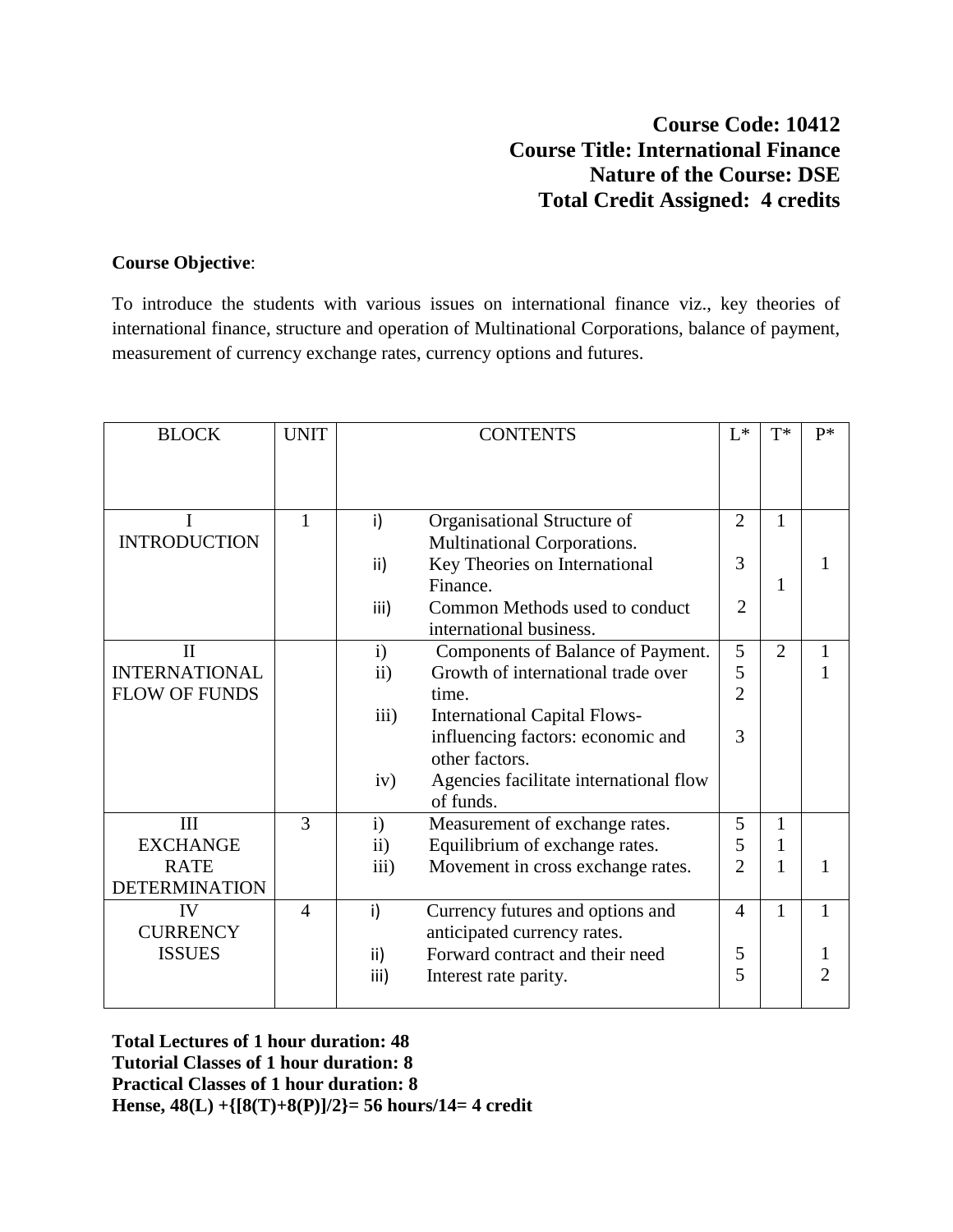## **\*L= Lecture, T= Tutorial, P= Practical**

## **Course Outcome:**

After pursuing this course the students will be having reasonable understanding

- 1. Theories of international finance
- 2. Structure and operation af Multinational Corporations
- 3. International flow of funds
- 4. Exchange rate determination and currency issue.

## **Suggested Readings:**

## *Reference Book:*

Jeff, Madura : International Financial Environment : McGraw Hill International, New Delhi.

- i) Shapiro,Allen : Multinational Financial Management: Prentice Hall Of India, New Delhi.
- ii) Seth,A.K : International Financial Management: Galgotia Publishing Company, New Delhi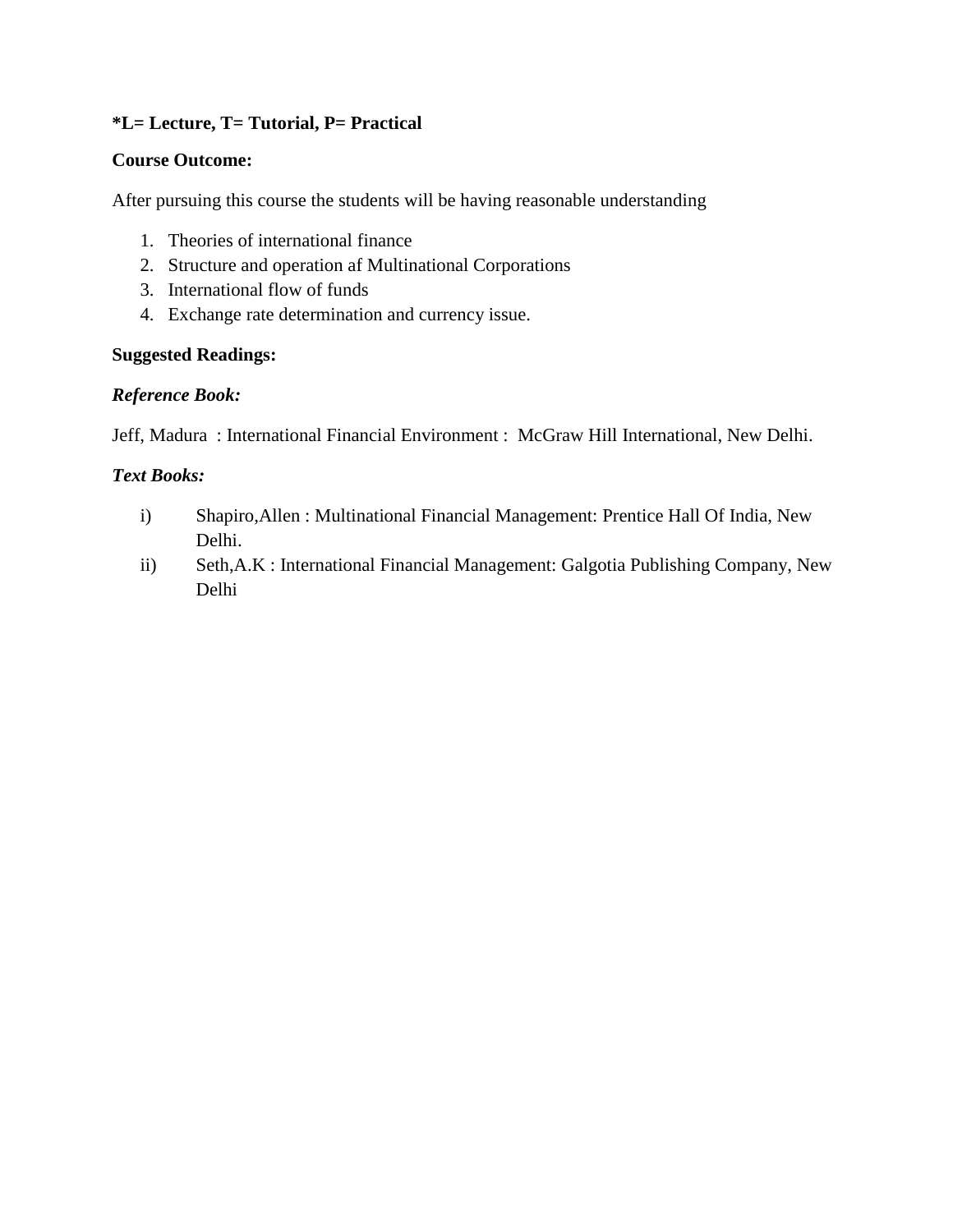# **Course Code: 10421 Course Title: Agricultural and Rural Marketing Nature of the Course: DSE Total Credit Assigned: 4 credits**

# **Course Objectives:**

- To create awareness about the status and scope of agricultural and rural markets vis-visvis the respective marketing strategies in India.
- $\triangleright$  To introduce students to the distinctive features of these markets as compared to markets for other goods and services; particularly highlighting major schematic, institutional and policy initiatives at different levels.

| <b>Block</b> | Unit                                                                          | <b>Contents</b>                                                                                                                                                                                                                                                                                                                                                        | $L^*$ | $T^*$          |                | $P*$           |           |
|--------------|-------------------------------------------------------------------------------|------------------------------------------------------------------------------------------------------------------------------------------------------------------------------------------------------------------------------------------------------------------------------------------------------------------------------------------------------------------------|-------|----------------|----------------|----------------|-----------|
|              |                                                                               |                                                                                                                                                                                                                                                                                                                                                                        |       |                | S              | GD             | <b>CS</b> |
| 1.           | ŀ.<br><b>Basics of</b><br><b>Agricultural</b><br><b>Marketing</b>             | Distinctive Features of Agricultural<br>Marketing; Scope and forms of Agri-<br>business; Role of Agro-processing in<br>Agri-business development; Overview<br>of Agri business cooperatives - role,<br>formation<br>functioning;<br>and<br>Impediments<br>improved<br>to<br>performance; Status of agricultural<br>marketing<br>- Global<br>and<br>Indian<br>scenario. | 10    | $\overline{2}$ |                |                |           |
| 2.           | II:<br><b>Rural</b><br><b>Marketing</b><br><b>Environment</b><br>and Features | Rural Marketing Strategies with special<br>reference to Segmentation, targeting<br>and positioning; Products and services<br>in the rural markets; Channels of<br>Distribution and trade management;<br>Rural Communication, adverting and<br>sales promotion; Rural Marketing Mix;<br>Rural Consumer Behaviour, Pricing in<br>Rural Markets.                          | 10    | $\overline{2}$ | $\overline{2}$ |                |           |
| 3.           | III:<br>Logistic and<br><b>Supply Chain</b>                                   | Elements of Agri-logistics and Supply Chain<br>Management - demand forecasting (with<br>special reference to changing environment<br>and planning for uncertainty); functions of<br>inventory, warehousing and distribution<br>centres; transportation - Outsourcing and                                                                                               | 12    | $\overline{2}$ | $\overline{2}$ | $\overline{2}$ |           |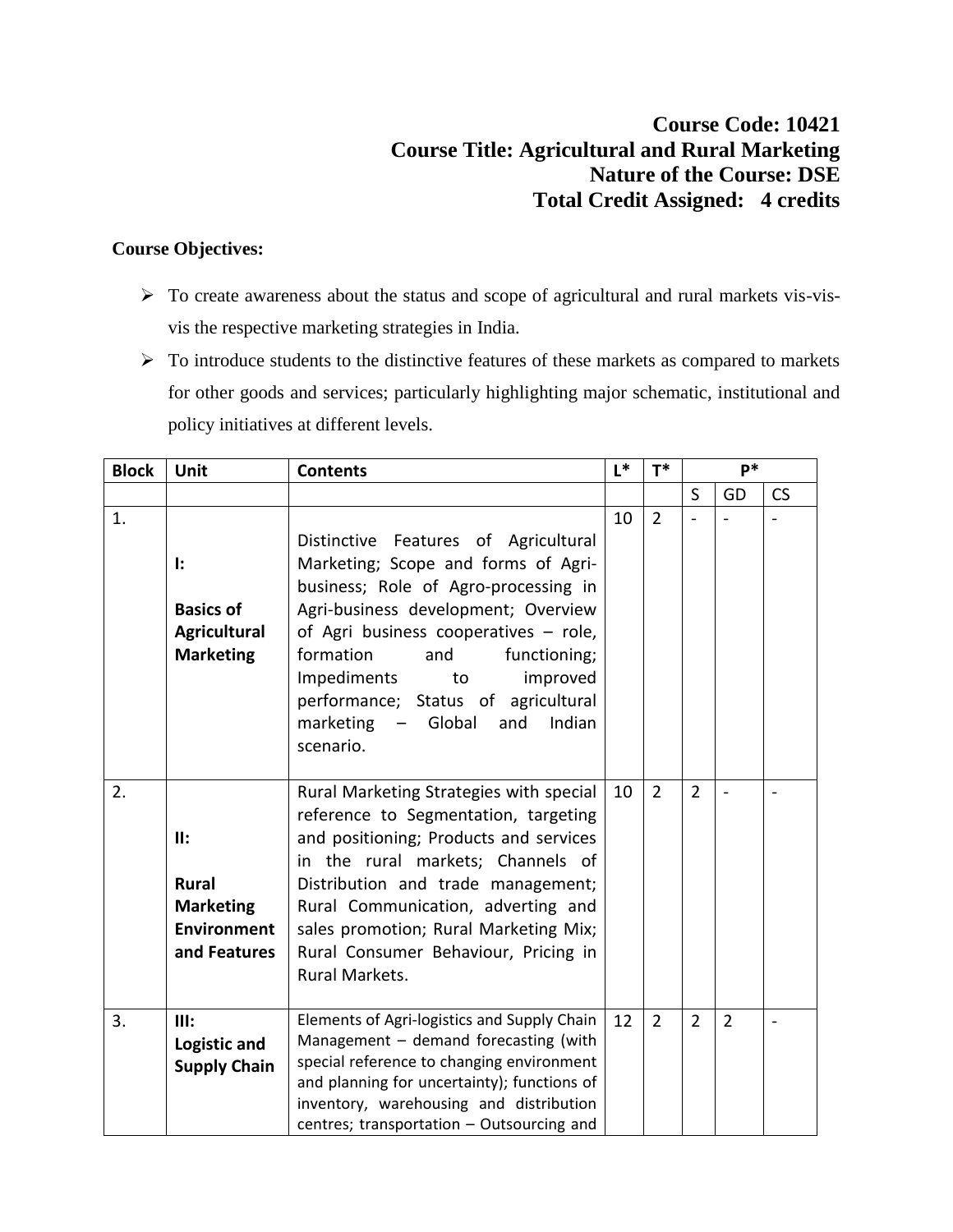|    |                                                             | 3 PLs (Third Party Logistics) and 4PLs<br>(Fourth Party Logistics); CRM and IT in<br>agricultural marketing - an overview.                                                                                                             |   |  |  |
|----|-------------------------------------------------------------|----------------------------------------------------------------------------------------------------------------------------------------------------------------------------------------------------------------------------------------|---|--|--|
| 4. | IV:<br>Policy and<br><b>Institutional</b><br><b>Support</b> | Micro credit and micro finance models   16<br>for agricultural and rural marketing in<br>India; Financial Institutions for Agri and<br>development;<br>Role<br>Rural<br>οf<br>government and NGOs; Policy<br>and<br>schemes of NABARD. | 2 |  |  |

- **Total No. of Lectures of 1 hour duration : 48 hrs Total No. of Tutorial classes of 1 hour duration : 8 hrs 2 nos. of Seminar of 2 hour duration : 4 hrs 2 nos. of Group Discussion of 2 hour duration : 4 hrs Hence, Total No. of Practical Classes : 10 hrs**
- **FR** Hence,  $48$  (L) + {[ $8$  (T) +  $8$  (P)]/2 } = 56 hours/14 = 4 Credit

#### **\*L= Lecture, T= Tutorial, P= Practical**

#### **Course Outcome:**

This course will be enabling the students to understand

- 1. The pros and cons of agricultural and rural marketing in India.
- 2. Opportunities of Research and Practise in the field of agricultural and rural marketing with greater insight and knowledge in terms of the indigenous and regional resources available at hand.
- 3. Policies and institutional support offered in this regard along with being a source of information to those unaware.

## **Suggested Readings:**

#### *Reference Book:*

- $\triangleright$  Acharya S.S. and Agarwal N.L. (2017), Agricultural Marketing in India, 6<sup>th</sup> Edition, Oxford University Press. ISBN: 978-81-204-1792-2
- $\triangleright$  NABARD Publications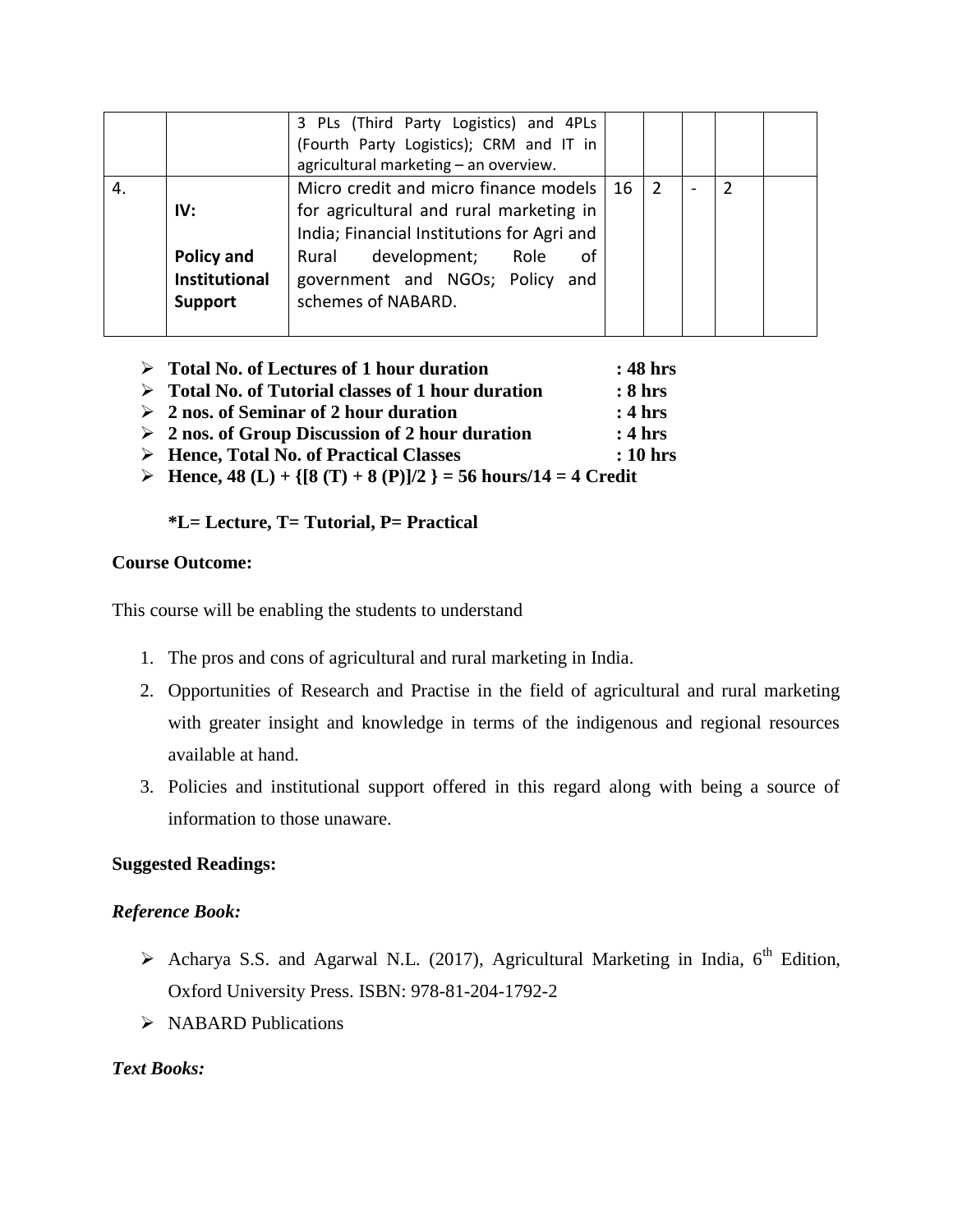- Dogra B. and Ghuman K. (2010), Rural Marketing Concepts and Practices, Tata McGraw Hill. ISBN: 81-7992-085-2
- Krishnama Charyulu C.S.G. and Ramakrishnan Lalitha (2011), Rural Marketing Text and Cases, Pearson education. ISBN: 978-81-317-3263-2
- Ramkishen Y. (2005), New perspectives in Rural and Agricultural Marketing, Jaico Publishing House. ISBN: 978-81-799-2085-5

.

.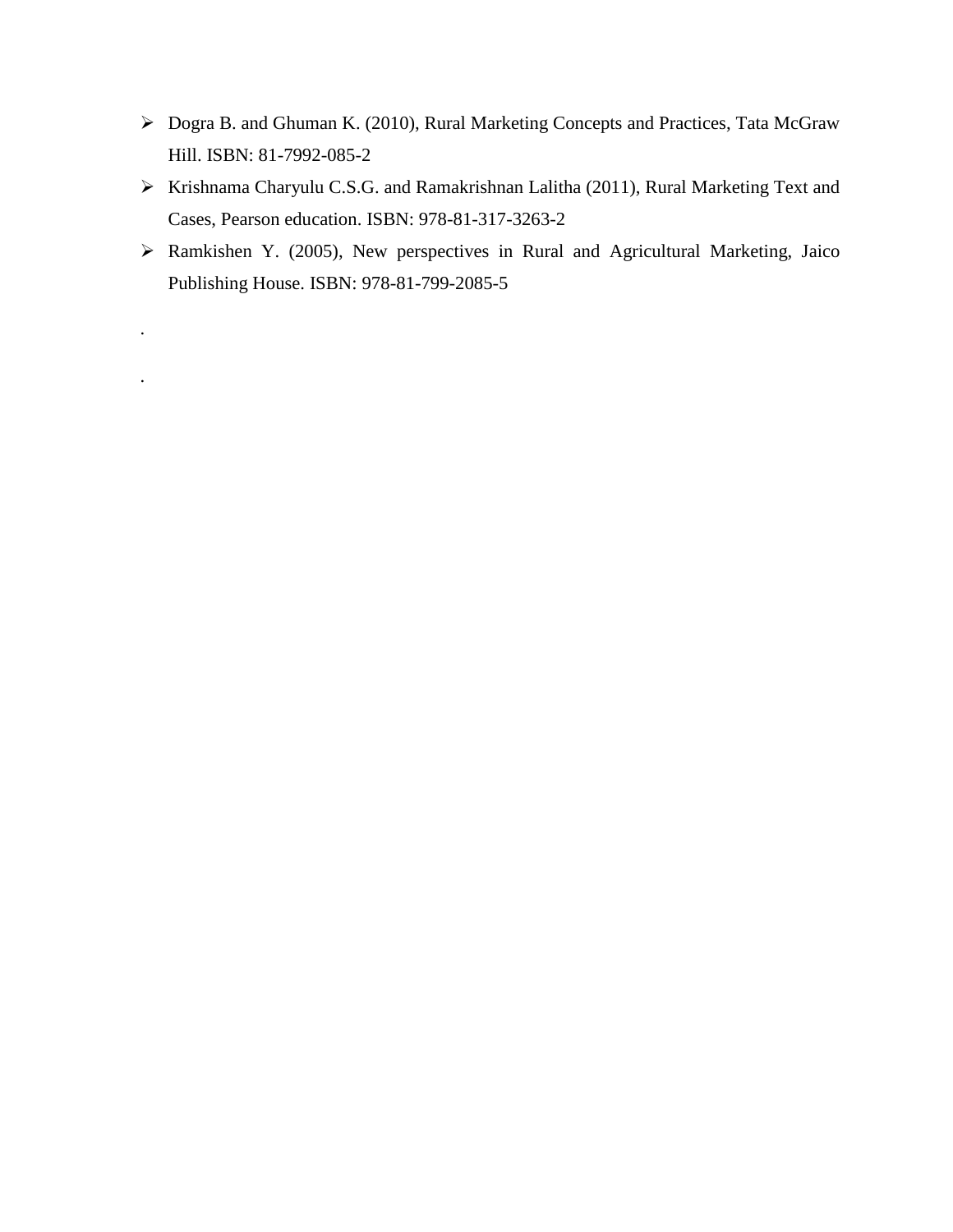# **Course Code: 10422 Course Title: Sales Management Nature of the Course: DSE Total Credit Assigned: 4 credits**

# **Course objective:**

The aim of this course is to make the students acquainted with sales and Sales Management Process, its role in overall marketing policy and strategies, effective sales techniques and controlling sales process.

| <b>Block</b>   | Unit         | Contents                                                                                                                                                                                                                                                                                          | $\mathbf{L}^*$ | $T^*$          | $P^*$                    |                |                |
|----------------|--------------|---------------------------------------------------------------------------------------------------------------------------------------------------------------------------------------------------------------------------------------------------------------------------------------------------|----------------|----------------|--------------------------|----------------|----------------|
|                |              |                                                                                                                                                                                                                                                                                                   |                |                | S                        | <b>GD</b>      | CS             |
| $\mathbf{1}$   | $\mathbf I$  | Personal Selling and Marketing<br>Strategy:<br>Sales Management and the<br><b>Business Enterprise; Sales</b><br>Management, Personal Selling<br>and Salesmanship; Setting<br>Personal Selling Objectives;<br>Determining Sales related<br>Marketing Policies and<br>Formulating Personal Strategy | 12             | $\overline{2}$ | $\overline{a}$           | $\overline{2}$ | $\overline{2}$ |
| $\overline{2}$ | $\mathbf{I}$ | Organizing the Sales Efforts:<br>The Effective Sales<br><b>Organization</b> ; Sales Department<br><b>Relations and Distribution-</b><br><b>Network Relations</b>                                                                                                                                  | 16             | $\overline{2}$ | $\overline{\phantom{0}}$ | $\overline{2}$ | $\overline{2}$ |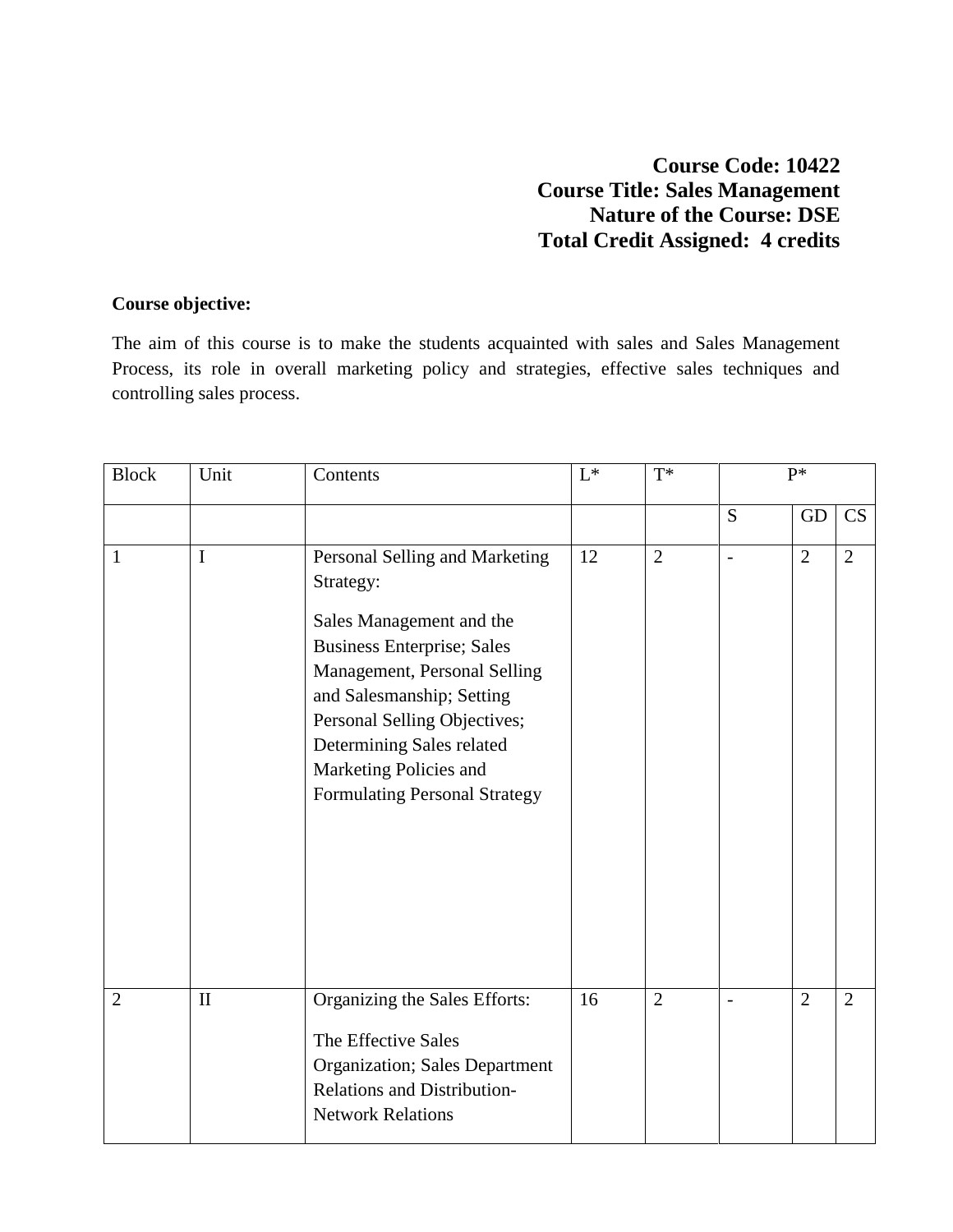| 3              | III | <b>Sales Force Management:</b>                                                                                                                                                                                                                                                                                                                                | 9 | $\overline{2}$ |  |
|----------------|-----|---------------------------------------------------------------------------------------------------------------------------------------------------------------------------------------------------------------------------------------------------------------------------------------------------------------------------------------------------------------|---|----------------|--|
|                |     | Personal Management in the<br>Selling Field; Recruiting Sales<br>Personnel; Planning Sales<br>Training Programmes; Executing<br>and Evaluating Sales Training<br>Programmes; Motivating Sales<br>Personnel; Compensating Sales<br>Personnel; Managing Expenses<br>of Sales Personnel; Sales<br>Meeting and Sales Contents and<br>Controlling Sales Personnel. |   |                |  |
| $\overline{4}$ | IV  | Controlling and Sales Effort:<br>The Sales Budget; Quotas; Sales<br>Territories; Sales Control and<br>Cost analysis.                                                                                                                                                                                                                                          |   |                |  |

|  | Total No. of Lectures of 1 hour duration | $:48$ hrs. |
|--|------------------------------------------|------------|

| Total No. of Tutorial of 1 hour duration | $:6$ hrs.        |
|------------------------------------------|------------------|
| Total No. of Seminar of 1 hour duration  | :4 hrs.          |
| Total No. of G.D. of 1 hour duration     | :4 hrs.          |
| Total No. of C.S. of 1 hour duration     | 2 <sub>hrs</sub> |

Hence, 48(l) +{[6(T)+4(S)+4(G.D.)+2(C.S.)/2}=56hours/14=4 Credit.

# **\*L= Lecture, T= Tutorial, P= Practical**

# **Course Outcome:**

The course will be enabling the students to understand

- 1. Process of Sales Management
- 2. Marketing Policies and Strategies
- 3. Sales Techniques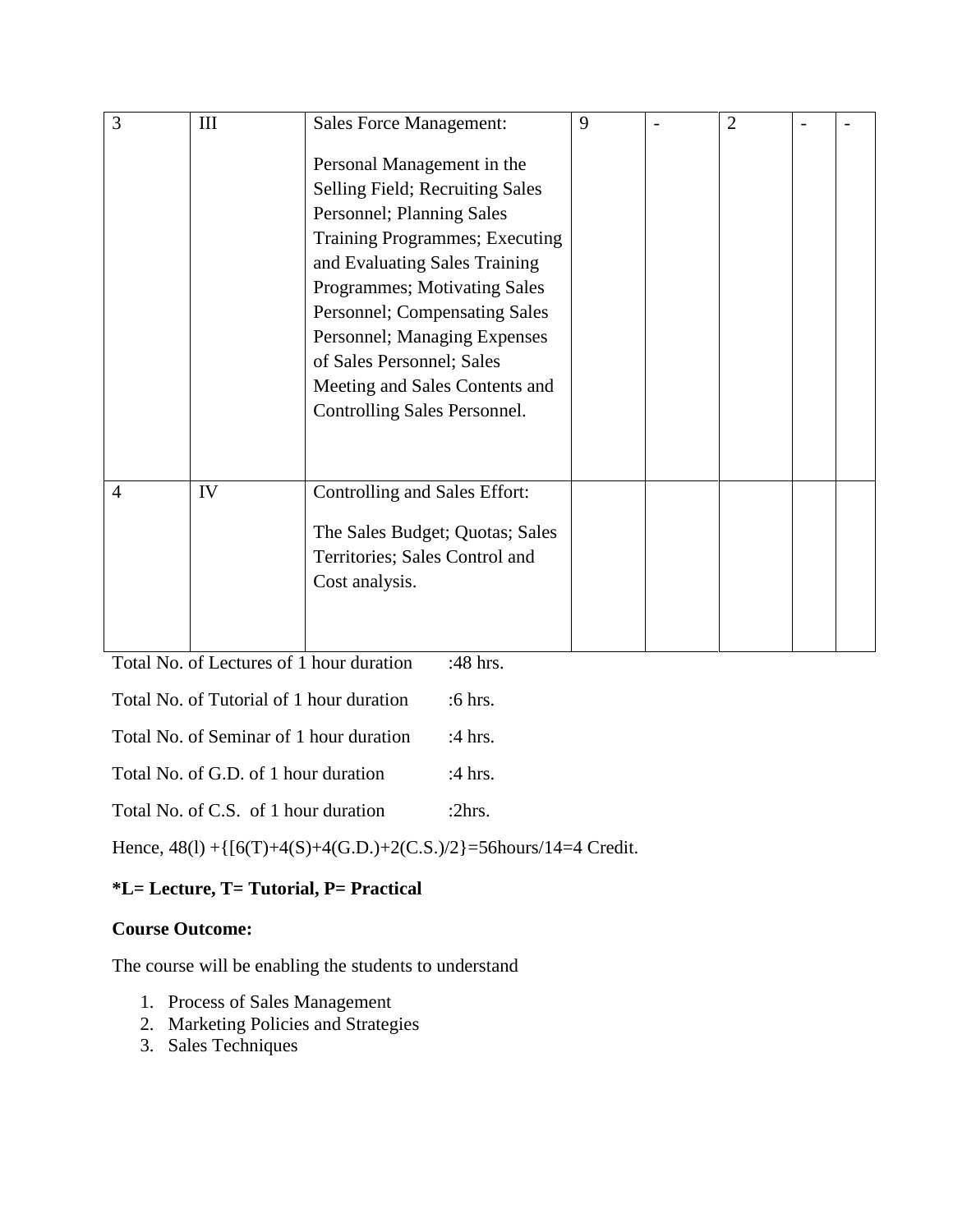## **Suggested Readings:**

## *Reference Books:*

- 1. George E. Belch & Michael A. Belch: Advertising and Promotion; published by Tata Mc. Graw Hill.
- 2. B. Ghosh: Fundamentals of Marketing Management published by Books &Allied (P) Ltd.
- 3. Kotter, Keller, Kashey&Jha: Marketing Management, published by Prentice Hall; India.

- 1. Mike Gale & Julian Clay: The Sales Manager's-A Handbook; Crest publishing House, India.
- 2. Richard R. Still, Edward W. Cundeff& Norman A.P. Govoni: Sales Management; published by Prentice Hall India.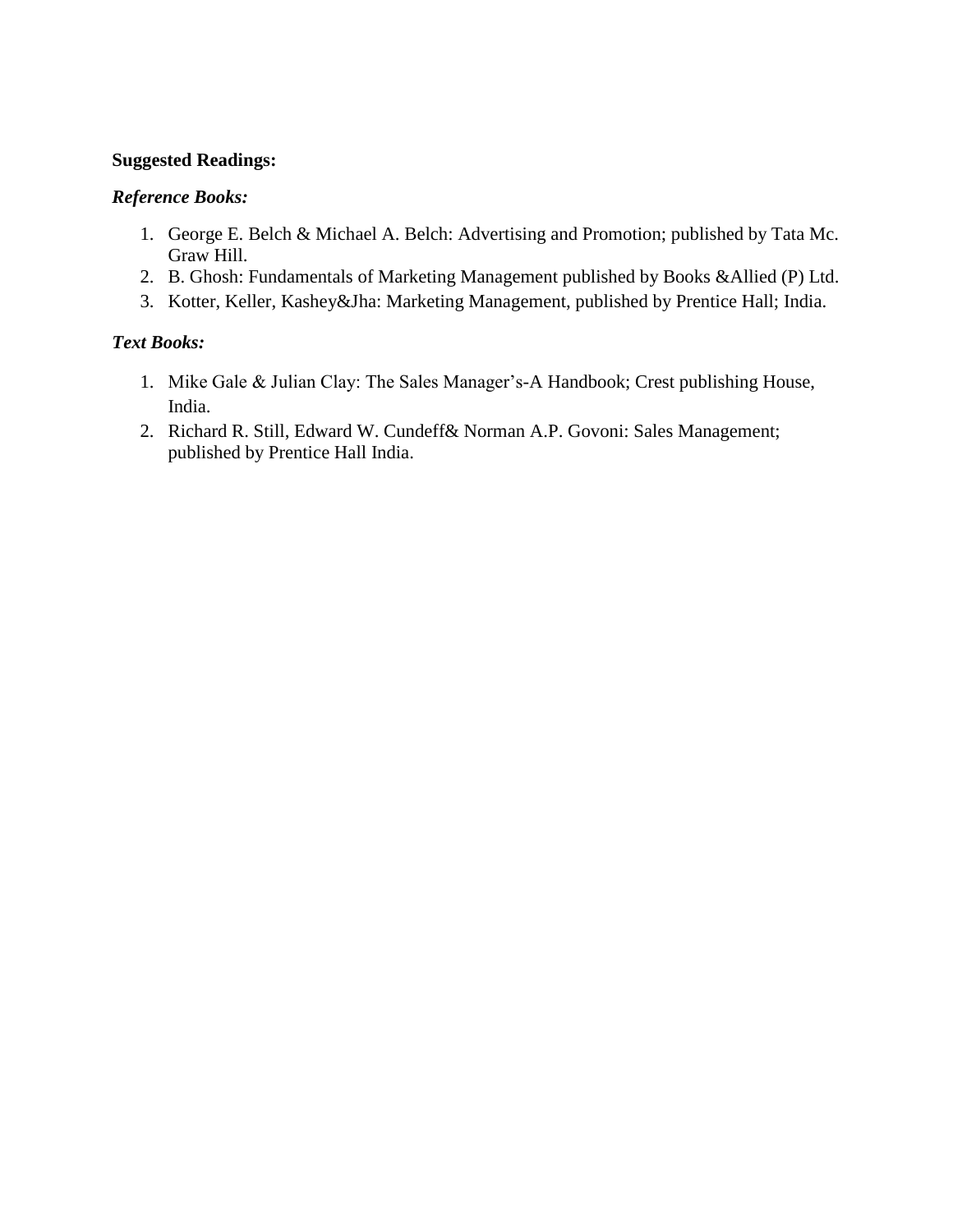# **Course Code: 10500 Course Title: Use of Statistical Software Nature of the Course: AEC Total Credit Assigned: 2 credits**

# **Course Objective:**

To acquaint the students with the practical problems of basic modules of the SPSS Version 16.

| <b>Block</b> |                | 1 CREDIT                                                                            |
|--------------|----------------|-------------------------------------------------------------------------------------|
| 1            |                |                                                                                     |
|              | <b>UNIT</b>    |                                                                                     |
|              | 1.             | SPSS its history and different versions of SPSS. Data view and variable view in     |
|              |                | SPSS. Data types                                                                    |
|              |                | in SPSS - Scaling: Nominal, Ordinal, Interval and Ratio. Data entry in SPSS         |
|              |                | both Primary and Secondary data.                                                    |
|              |                | Preparing variable view from a questionnaire having a mix of categorical,           |
|              |                | numerical (both \                                                                   |
|              |                | integers and real numbers), string variables, date variables etc.                   |
|              |                | Data manipulation in SPSS like- recoding into same variable, recoding into          |
|              |                | different variable, \                                                               |
|              |                | identifying duplicate cases, compute variable, weight cases, select if, split file, |
|              |                | crosstab, p-p                                                                       |
|              |                | plot.                                                                               |
|              |                | Descriptive statistics in SPSS, data standardization, drawing simple graphs like    |
|              |                | Pie diagram, bar                                                                    |
|              |                | diagram, box plot, scatter diagram, error bar plot.                                 |
|              | Unit           |                                                                                     |
|              | $\overline{2}$ | Dealing with bivariate data in SPSS, computation of correlation coefficient -       |
|              |                | Pearson, Kendall                                                                    |
|              |                | and Spearman. Simple linear and non-linear regression in SPSS. Comparing            |
|              |                | regression curves                                                                   |
|              |                | for a given dataset and obtain the predicted values from bivariate regression.      |
| <b>Block</b> |                | 1 credit                                                                            |
| 2            |                |                                                                                     |
|              | <b>UNIT</b>    | Test of significance for mean, variance, ANOVA (both one way and two way).          |
|              | 3              | Multiple                                                                            |
|              |                | regression with and without dummy variables, Binary logistic regression.            |
|              | <b>UNIT</b>    |                                                                                     |
|              | $\overline{4}$ | Analysis of data in SPSS obtained from Likert type scales.                          |
|              |                | Non-parametric tests- Binomial test, Chi-square test, Kolmogorov Smirnov            |
|              |                | test, Wilcoxon                                                                      |
|              |                | signed rank test, run test, Mann Whitney U test, Wald Wolfowitz 2 sample            |
|              |                | test, Median test                                                                   |